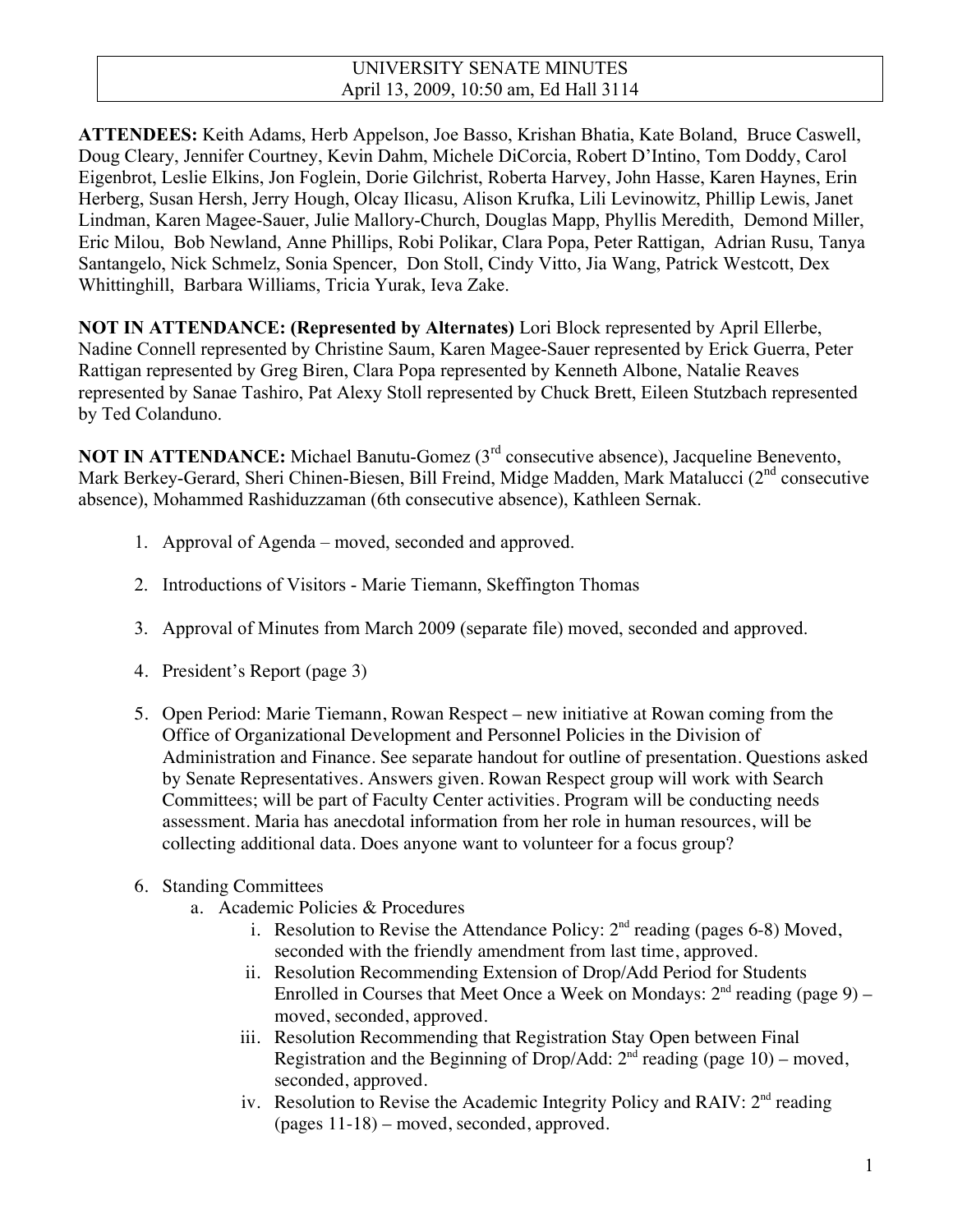- b. Curriculum Committee Report (pages 19-20) Striking the two education process C proposals, #338 and 339. #202, Communication Accelerated BA/MA in Writing Arts moved, seconded, approved. #203, Writing Arts Sequence B: LS/HSS – moved, seconded, approved. #204, Minor in Writing Arts – moved, seconded, approved.
- c. Resolution on Promoting Foreign Language and Culture Studies:  $2<sup>nd</sup>$  reading (page 21) – Mickey Smith and Joy Zin. Moved, seconded and approved. Mickey announces upcoming meeting for faculty to learn more about teaching courses abroad.
- d. Campus Aesthetics & Environmental Concerns Resolution on Smoking at Building Entrances:  $1<sup>st</sup>$  reading (page 22) – first reading only, bring it back to departments for discussion. Inconsistency between 25 and 50 feet, should say non-residence buildings or all move to 50 feet. Send further comments about this resolution to Eric or Eileen Stutzbach. Question: Any policy about use of chewing tobacco in class?
- e. Diversity Committee Resolution:  $1<sup>st</sup>$  Reading (page 23) first reading only, from Anne Phillips.
- 7. New Business Bruce Caswell, AFT proposal that there be one folder for T&R and Promotion, First reading at the AFT meeting in April.
	- Senate Committee Selection forms due April 24<sup>th</sup>.

May  $11<sup>th</sup>$  is our last meeting at 9:00AM

Rumor control from Eric: the President's Cabinet was suggesting/discussing the possibility of reducing adjusted load by 1/3 this coming year. It was NOT from the board and NOT about cutting the adjunct budget.

8. Adjournment – 11:50AM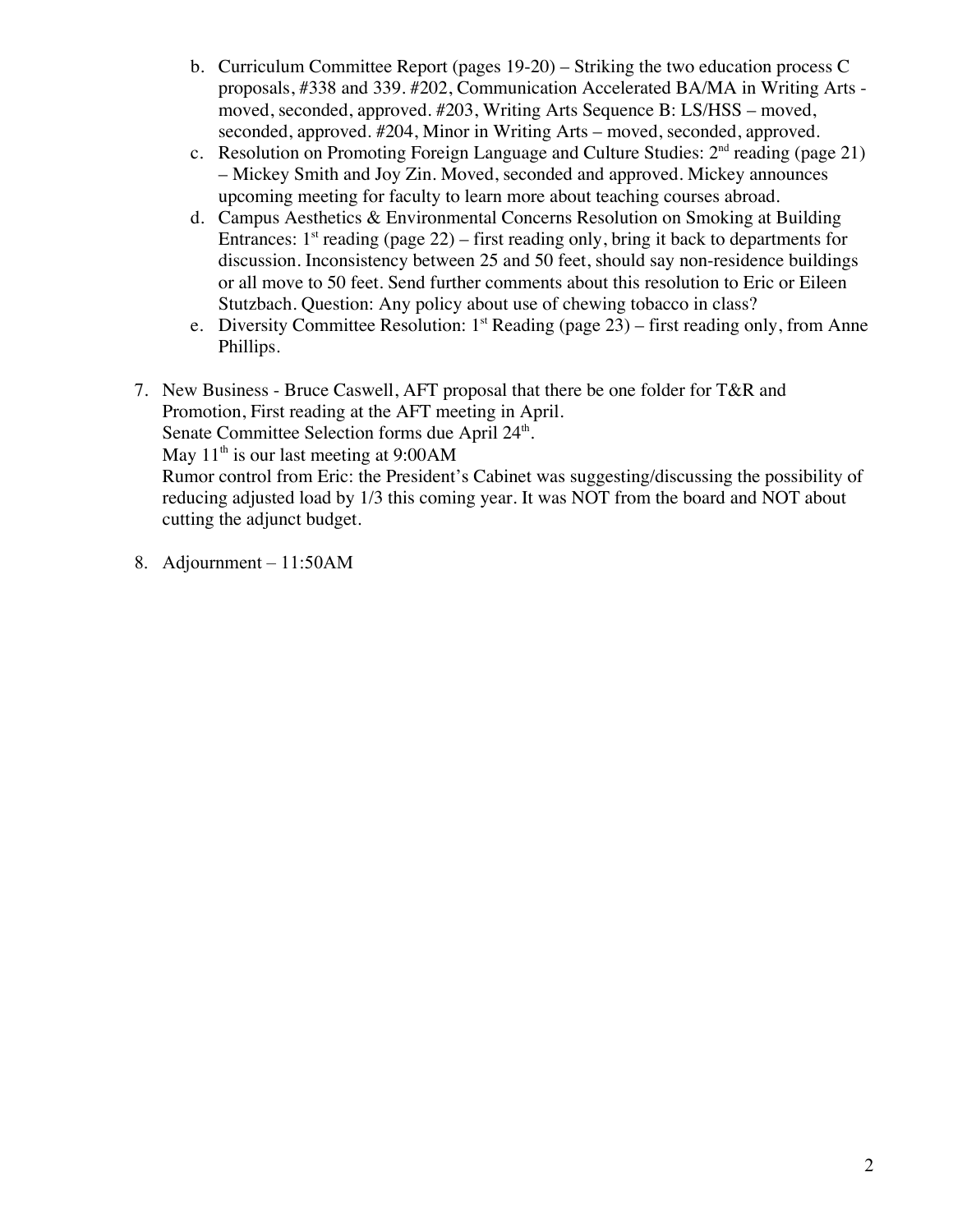#### 1. Long Guns Update/Data – Reed Layton sent email below to Eric.

Subject: Deployment Date: Thursday, April 9, 2009 1:53 PM From: Reed Layton <Laytonr@rowan.edu> To: "Farish, Donald J." <farish@rowan.edu>, Eric Milou <milou@rowan.edu> Cc: Leslie Clark <clarkle@rowan.edu> Conversation: Deployment

The deployment of rifles on college campus is a topic that currently has no research or statistics reported to this date. Numerous campus police departments across the country have added rifles to their rapid deployment weapons for accurate engagement against an armed long gun assailant.

Since 2000, over seventy students, staff and teachers have been murdered on college campuses in the United States. The 2007 Virginia Tech massacre brought the need for greater campus security to the forefront and made campus authorities and police realize that preparation for these tragedies needed to be accounted for. As crime statistics continue to increase, campus police are assessing their current training and equipment programs to acclimate to these types of crises. In today's environment, speed of response and the ability for individual officers to quickly engage and defeat threats is of vital importance.

The College of William and Mary, located in Virginia, is known for their leadership role in student safety and campus safety. Their campus was one of the first campuses to deploy rifles and allow their officers a more accurate and reliable tool to respond to threats of mass causalities.

The following college campuses in New Jersey provide rifles to their police officers: Stockton College, Montclair and Kean. Majority of all the surrounding police departments have rifles in their patrol units.

As you are aware, over the past seven weeks there have been five incidents where civilians and police officers have been killed by a lone gunman utilizing a rifle. As an administrator, I believe it is my responsibility to do what is in the best interest of our officers to ensure they are prepared and trained to protect everyone on this campus with the best capable methods and tools.

I hope this helps guide your decision on this matter.

- 2. Budget Issues Union Suggestions (page 3) voluntary suggestions for discussion only. These voluntary discussions are already underway. Have gone to the Provost to Assoc Prost for research. The President's Cabinet is suggesting a cut of 1/3 of adjusted load for next year. Lots of misinformation was circulating over this past weekend. How we would reconsider after decisions have been made is troublesome.
- 3. CLAS Dean Search (page 4) See schedule and please plan accordingly and try to attend.
- 4. Faculty Center Search (Chaskes, Stoll, Harvey, Newell, AFT Representative) Committee has expanded to also include Gilchrist, McElwee and Lee Tally.
- 5. Skeffington N. Thomas President's Lecture Series Captain Watson, Defender of the Environment: Policing the High Seas! - is coming to campus Thursday, April  $23<sup>rd</sup>$  at 4:00PM in the Eynon Ballroom of the Chamberlain Student Center – see separate handout. Form from Christine Deehan, one year in advance to apply. First Speaker was informative, Sean Carroll about Darwin, 200 plus people there. We'd like 300 or more for this speaker.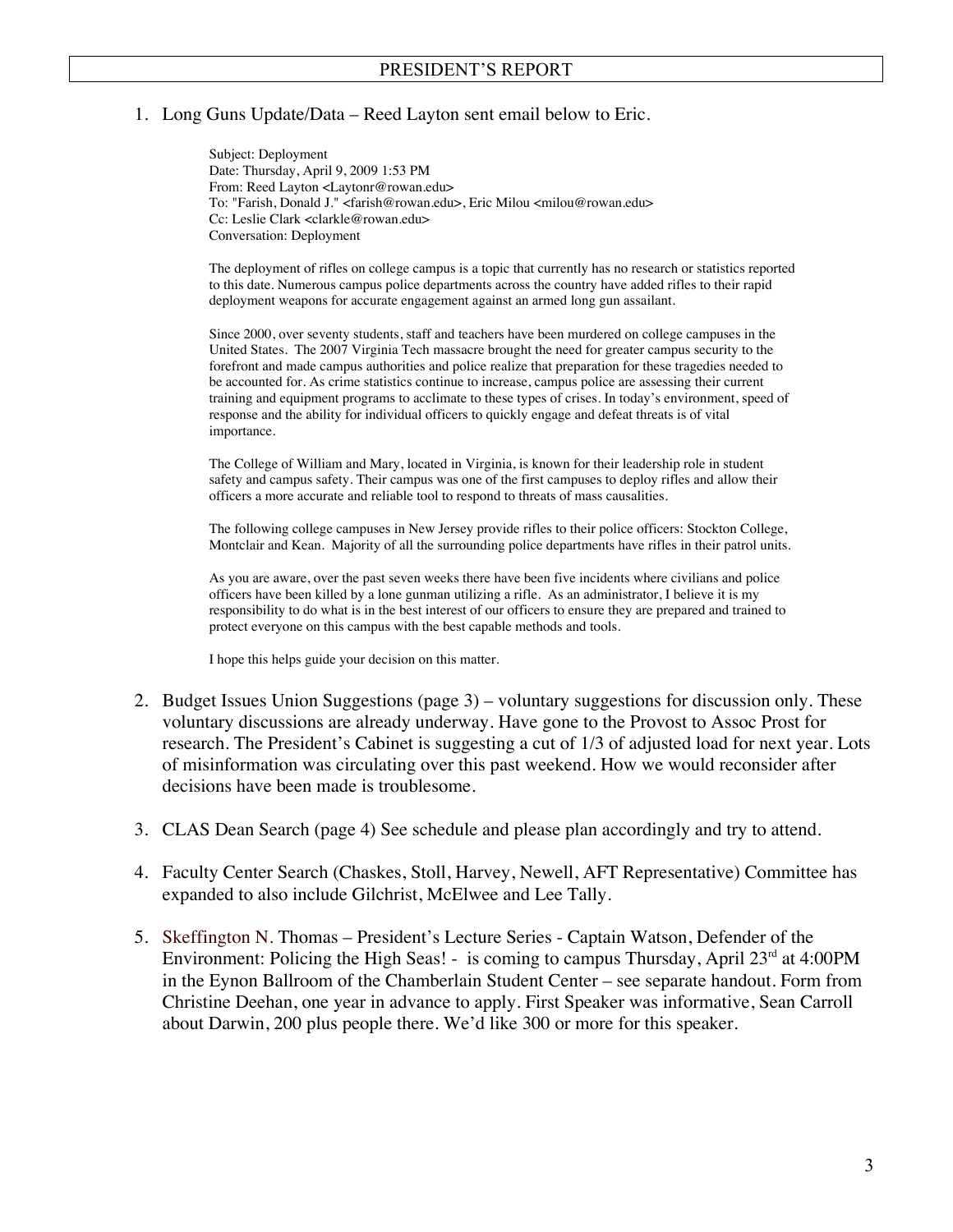On Friday, March 27, Karen Siefring met with 25 AFT Department Reps and Department Chairs to begin the conversation regarding voluntary cost saving options that as an institution we may chose to select to assist with our budgetary shortfall in lieu of across the board personnel measures threatened by the State. This discussion is predicated on our state college system being recognized as autonomous during the economic crisis and on the absence of regulation, legislation or court action that would preempt this. Some of the ideas discussed follow. Please remember that they all begin with the word **voluntary**.

- Increase class size (not to exceed safety or course quality standards
- One course (3 credits) reduction in chair's release time
- Decline of alternate teaching assignment
- **←** Deferral of sabbatical
- In-load teaching assignments for academically qualified (and acceptable to the academic department) administrators.
- Put administrators who are tenured faculty back into the classroom
- Leaves of absence from one day to 29 days with concurrent or split days off
- Ten month contracts with concurrent or split months off
- Eleven month contracts with concurrent or split weeks off
- Review and promote the boatload course agreement for possible appropriate use
- Double class size with faculty receiving double credit for academically feasible classes such a film courses to free up other classroom space
- Provide student worker or grad assistant classroom management support for those willing to drastically increase class size.
- $\div$  Give up 3.5% raise
- $\div$  Give up increments
- Loan the University the raise and or increment, payable back with or without interest
- Donate the 3.5 raise back to the university possibly through payroll deduction
- Donate the increment back to the university possibly through payroll deduction
- Ask the University Budget Committee to resurrect and solicit new non-salary cost saving ideas campus wide such as
	- o moratorium on new furniture purchases
	- o swapping opportunities for equipment and supplies
	- o ways to reduce paper usage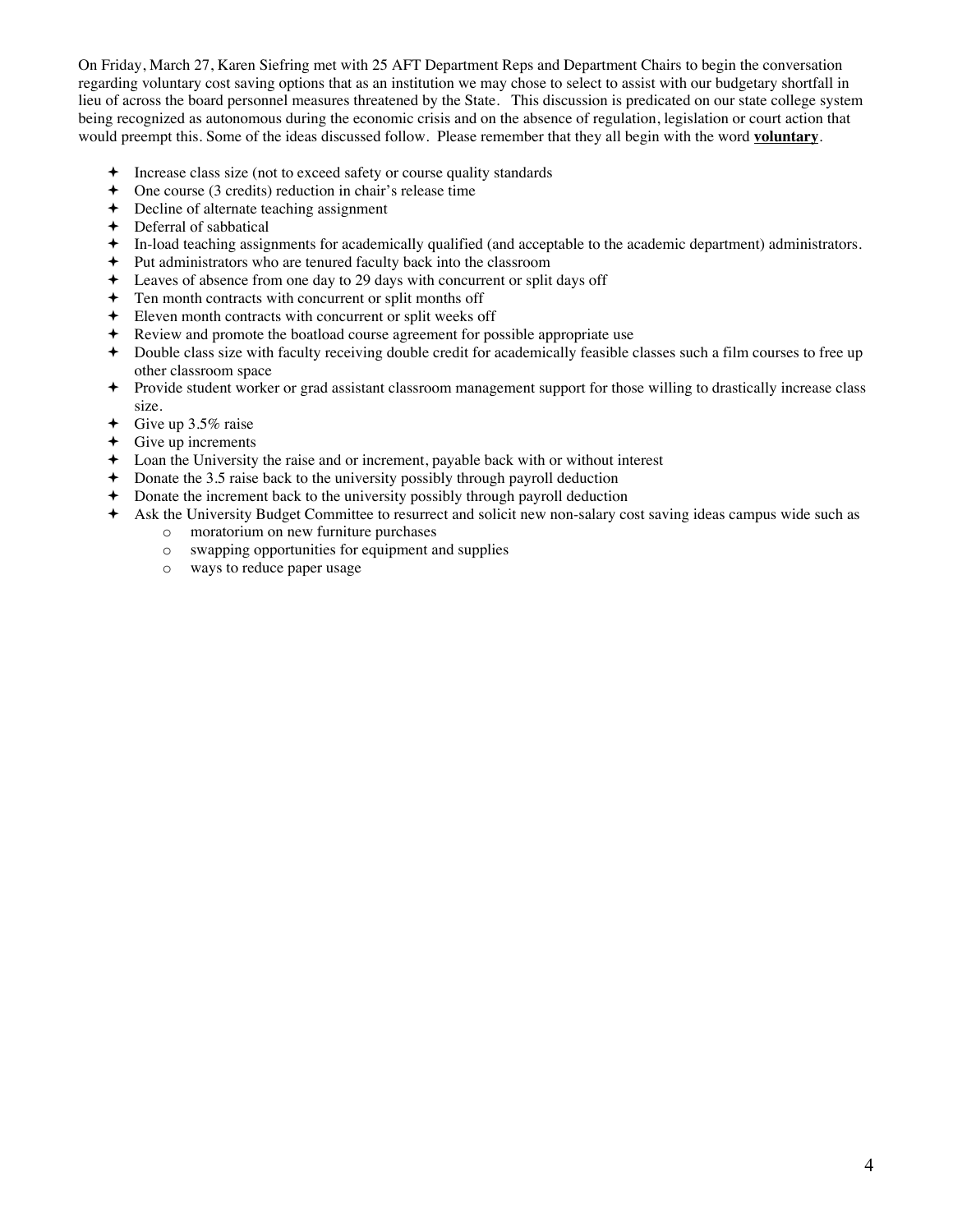# DR. PARVIZ ANSARI, WED, APRIL 15th/THURS, APRIL 16th

Wednesday, April 15th:

8:00-9:00 am breakfast with CLAS Chairs, Owl's Nest 10:00-11:00 meeting with Senate Exec, AFT, CWA, Library 126 2:00-3:00 Open Forum, University Community, Library 600 (THE TOWER)

Thursday, April 16th: 10:00-11:00 Open Forum with CLAS Faculty and Students, Library 226

# DR. RICHARD KREMINSKI, MON, April 20th, and TUES, April 21st:

Monday, April 20th: 8:00-9:00 breakfast with Chairs of CLAS, Owl's Nest 10:00-11:00, meeting with Senate Exec, AFT, CWA, Library 126 2:00 Open Forum, University Community, Library 600 (THE TOWER)

Tuesday, April 21st: 10:00 Open Forum, CLAS Student/Faculty, Library 226

# DR. LOUISE TEMPLE, THURS APRIL 23d, and FRI, April 24th

Thursday, April 23d: 8:00-9:00 am, breakfast with CLAS Chairs, Owl's Nest 10:00-11:00, meeting with AFT/CWA/Senate Exec, Library 226 2:00-3:00, Open Forum, University Community, Library 226

Friday, April 24th 10:00 Open Forum, CLAS Students and Faculty, Library 226

# DR. CONSTANTINE THEODOSIOU, MON, APRIL 27th, and TUES, APRIL 28th

Monday April  $27<sup>th</sup>$ : 8:00-9:00, breakfast with CLAS Chairs, Owl's Nest 10:00-11:00, meeting with AFT, CWA, and Senate Exec, Library 126 2:00-3:00, Open Forum, University Community, Library 600 (THE TOWER)

Tuesday, April 28th: 10:00-11:00 Open Forum, CLAS Students and Faculty, Library 226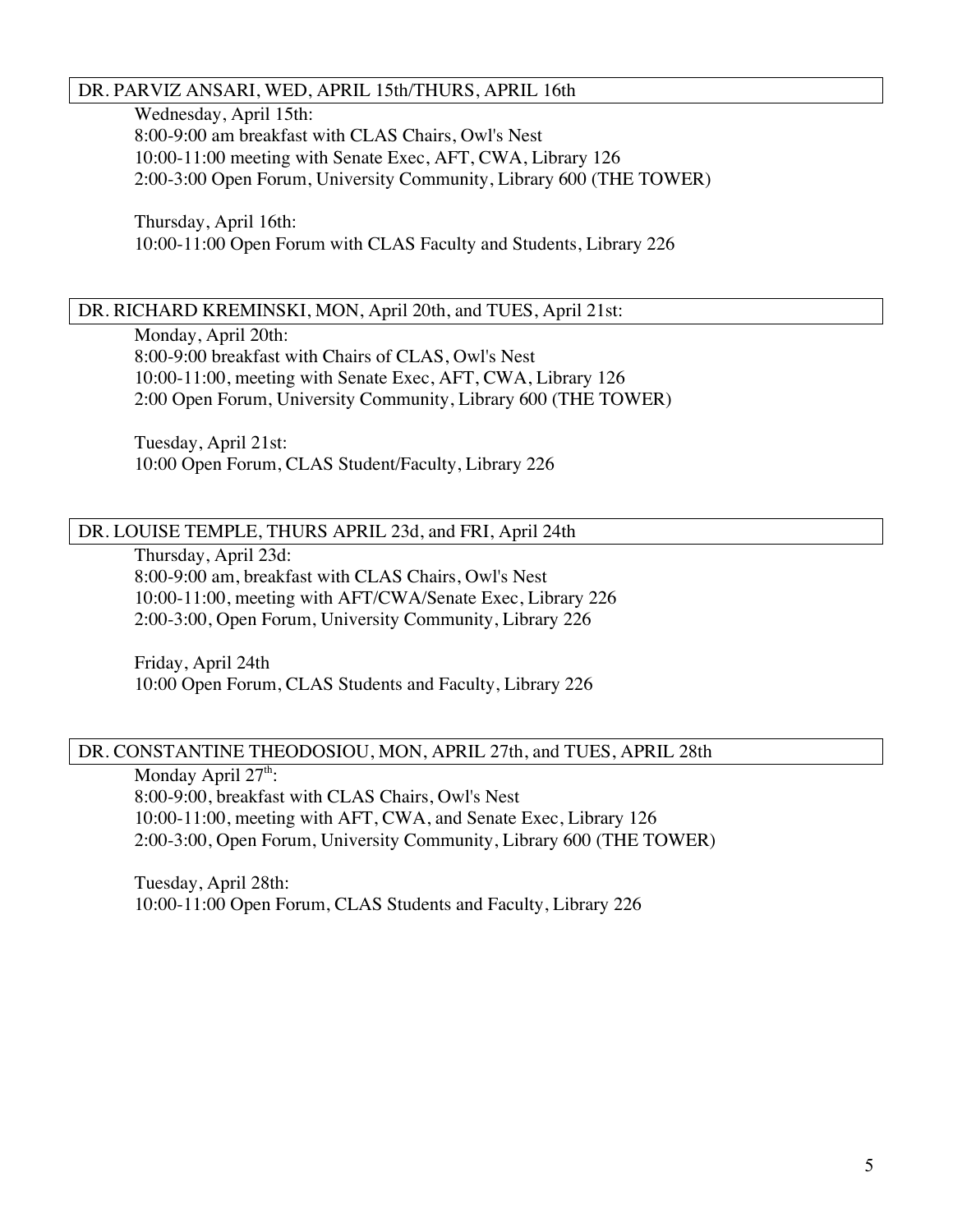# **Resolution to Revise the Attendance Policy**

Background on the resolution:

Last year, the Senate approved a revised version of the Attendance Policy proposed by the APP Committee. The impetus for the revision was the inclusion of language requiring faculty to accommodate students who miss class for legitimate reasons. The version that was implemented included language added later by the Provost's Office, shown in italics below:

Faculty (singularly or as part of a department or program) may establish additional attendance criteria that are consistent with the above. *This may include referring students who have missed more than 25% of scheduled class times for reasons listed in #2 under student responsibilities to the Dean of Students to arrange a hardship withdrawal from the class.*

This language replaced the statement shown below, again in italics:

Faculty (singularly or as part of a department or program) may establish additional attendance criteria that are consistent with the above. *This may include setting a maximum number of absences for a course—whether excused or unexcused—after which a student fails the course.*

The problem with this version was that it would permit an instructor to fail a student on the basis of excused absences, which the University does not believe to be legally defensible. Since the resolution was passed at the end of the semester and it was not possible to bring it back to the Senate, the policy was revised by the Provost's Office and implemented. It was expected that the Senate would review and if necessary revise the policy this year.

During this academic year, several faculty have expressed concerns about the existing policy. The main issue is that it places a considerable burden on faculty to document excuses and to provide alternative assignments to students with excused absences. The burden is considerable because 25% of the course a month's worth of classes—may be missed. In addition to the logistical issues, the very large proportion of classes that may be missed undermines stated institutional values, including learning communities, collaborative and cooperative learning, project-based learning, and interactive learning. To address this situation and further clarify the policy, APP proposes the following resolution to again revise the policy.

WHEREAS, implementation of the new attendance policy this year has revealed that missing 25% of a course is excessive, and that providing alternative assignments or not counting activities for up to 25% of a course is not appropriate for many courses, such as lab courses, collaborative and cooperative learningbased courses, project-based courses, etc.;

AND WHEREAS, faculty should have the authority to determine how important attendance is to the learning experience in their classes;

BE IT RESOLVED, that the University adopt the following revised attendance policy for all students: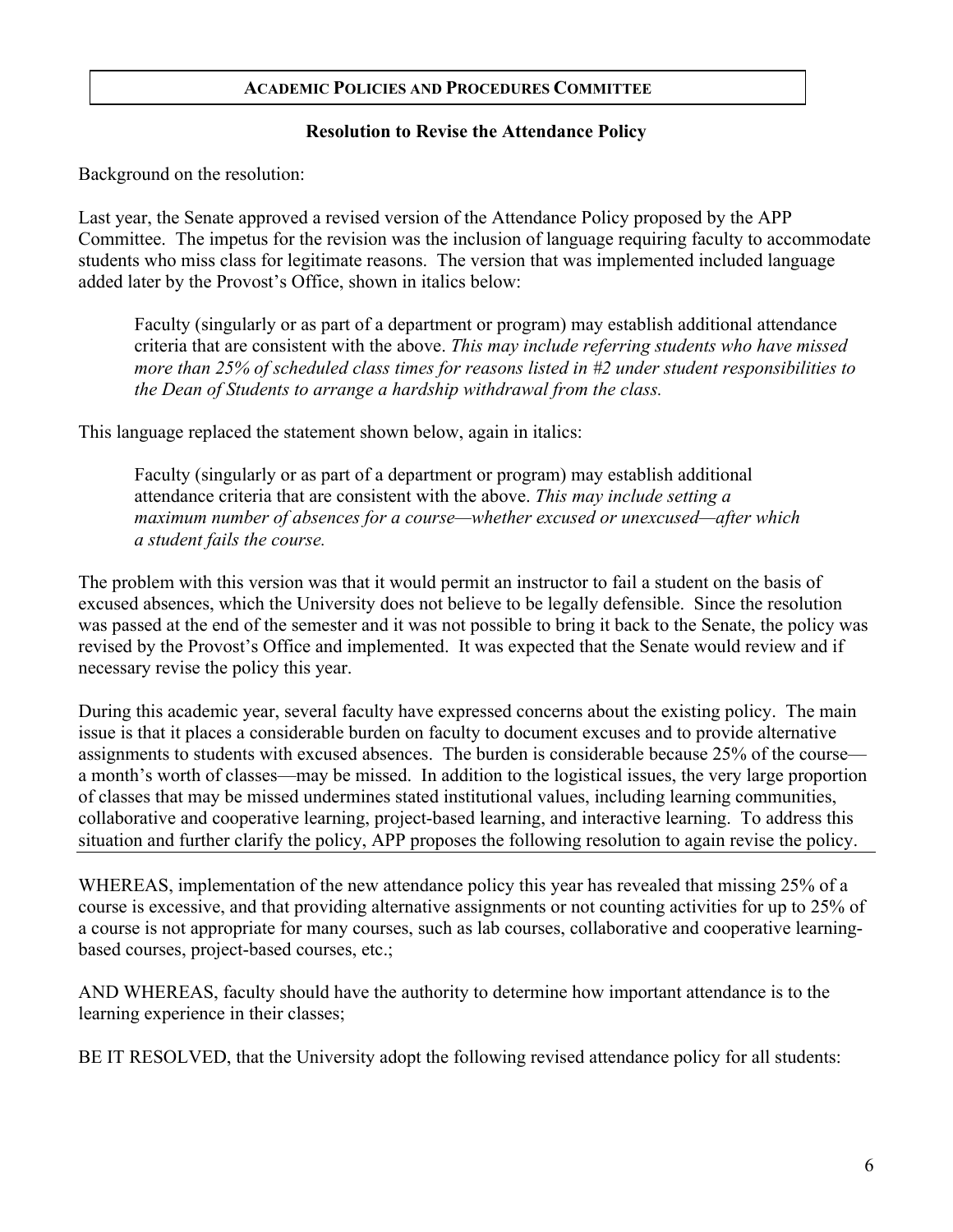# **Proposed Revision to Attendance Policy**

Because classroom experiences vary greatly among disciplines, deliveries and instructors, Rowan's community of learners is best realized when teachers and learners interact in ways deemed appropriate for any particular class. Thus, although what constitutes attendance can differ from course to course, the following applies to all courses:

Responsibilities of Students

- 1) Students are expected to be present at each meeting of each scheduled class for which they are officially registered. Students are responsible for knowing the instructor's attendance policy as stated in the syllabus.
- 2) Students absent for any of the following reasons:
	- Religious observances
	- **•** Official University activities
	- Documented illness
	- Death of a family member or loved one
	- **Inclement weather**

must inform their instructor with **official or verifiable written documentation** before the fact in cases of religious observances and official University activities, or as soon as possible thereafter in cases of illness, death of a family member or loved one, and inclement weather. Students should consult with their instructor regarding acceptable documentation.

3) In the case of rare and compelling circumstances not listed in #2 above, students should make every effort to discuss reasonable accommodations with the instructor in advance if feasible or as soon as possible afterward *.*

Responsibilities of Faculty

- 1) Faculty are expected to keep accurate attendance records.
- 2) Attendance requirements must be part of the syllabus provided to students prior to the end of the drop/add period.
- 3) In the case of #2 under Student Responsibilities, faculty must make reasonable accommodation to provide these students the opportunity to make up their written work, tests, or other assignments at the earliest possible convenient time. In cases where graded classroom activities cannot be repeated **and** the student has not exceeded the maximum number of allowable absences (as explained below under #6), the faculty member will either provide an alternative graded exercise to replace the missed activity or remove the activity from the calculation of the student's final grade.
- 4) Faculty are under no obligation to make special provisions for students who are absent for reasons other than those listed above. However, faculty are encouraged to consider accommodations for rare and compelling circumstances.
- 5) If a student develops a pattern of excessive and/or unexplained absences, faculty should advise the student to request assistance from the Dean of Students.
- 6) Faculty (singularly or as part of a department or program) may establish additional reasonable attendance criteria that are consistent with the above. This may include setting a maximum number of absences for a course—whether excused or unexcused—after which a student should withdraw from the class with a WF. If the Dean of Students determines, in consultation with the faculty member, that excused absences were a significant factor, the withdrawal may be altered to a simple W.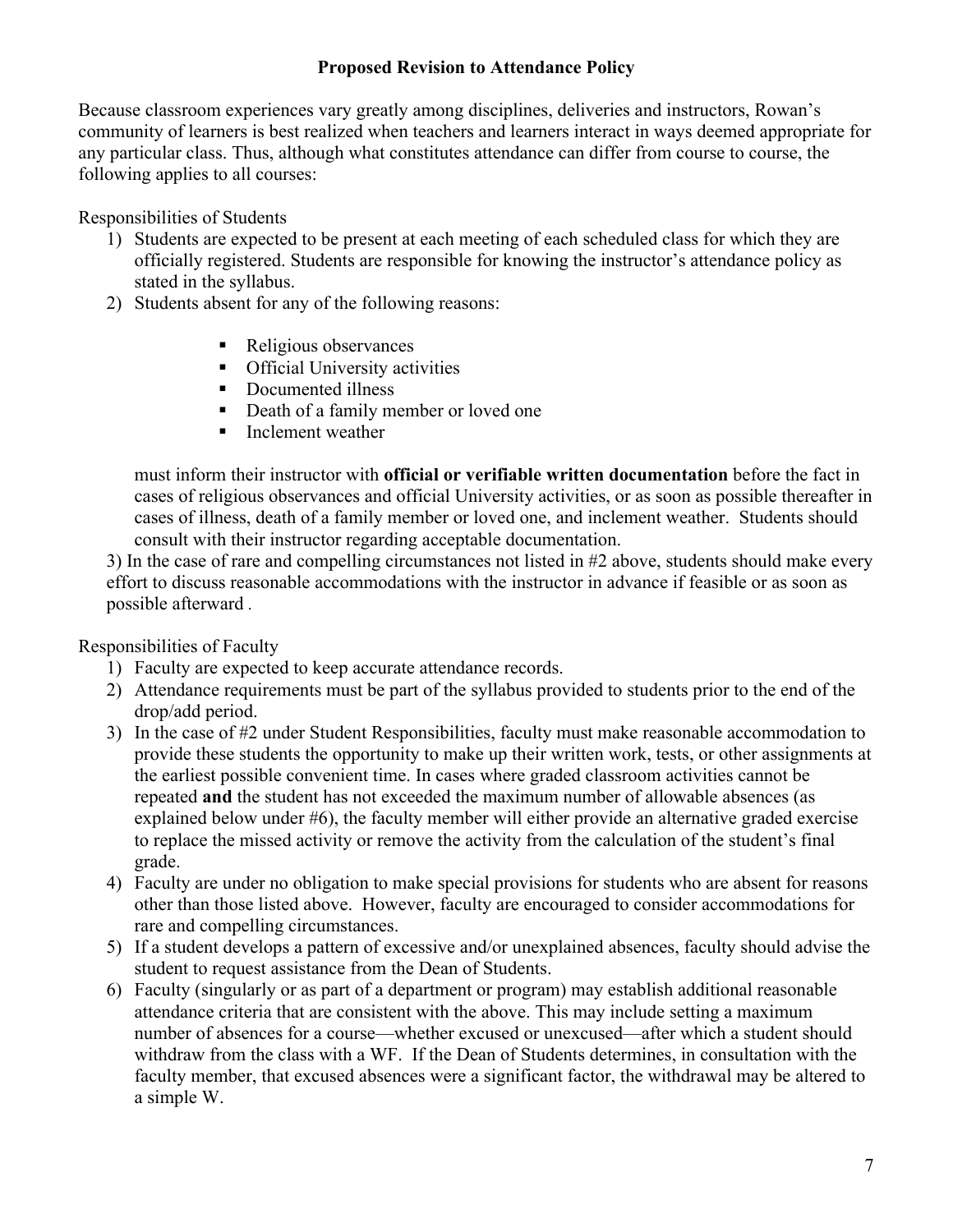# **Current Attendance Policy Effective Fall 2008**

Because classroom experiences vary greatly among disciplines, deliveries and instructors, Rowan's community of learners is best realized when teachers and learners interact in ways deemed appropriate for any particular class. Thus, although what constitutes attendance can differ from course to course, the following applies to all courses:

Responsibilities of Students

- 1) Students are expected to be present at each meeting of each scheduled class for which they are officially registered. Students are responsible for knowing the instructor's attendance policy as stated in the syllabus.
- 2) Students absent for any of the following reasons:
	- Religious observances
	- **•** Official University activities
	- Documented illness
	- Death of a family member or loved one
	- Inclement weather

must inform their instructor with official written documentation before the fact in cases of religious observances and official University activities, or as soon as possible thereafter in cases of illness, death of a family member or loved one, and inclement weather.

Responsibilities of Faculty

- 1) Faculty are expected to keep accurate attendance records.
- 2) Attendance requirements must be part of the syllabus provided to students prior to the end of the drop/add period.
- 3) In the case of #2 under Student Responsibilities, faculty must make reasonable accommodation to provide these students the opportunity to make up their written work, tests, or other assignments at the earliest possible convenient time. In cases where graded classroom activities cannot be repeated, the faculty member will either provide an alternative graded exercise to replace the missed activity or remove the activity from the calculation of the student's final grade.
- 4) Faculty are under no obligation to make special provisions for students that are absent for reasons other than those listed above.
- 5) Faculty should counsel students who develop a pattern of excessive and unexplained absences, and to request assistance from the Dean of Students if the pattern continues.
- 6) Faculty (singularly or as part of a department or program) may establish additional attendance criteria that are consistent with the above. This may include referring students who have missed more than 25% of scheduled class times for reasons listed in #2 under student responsibilities to the Dean of Students to arrange a hardship withdrawal from the class.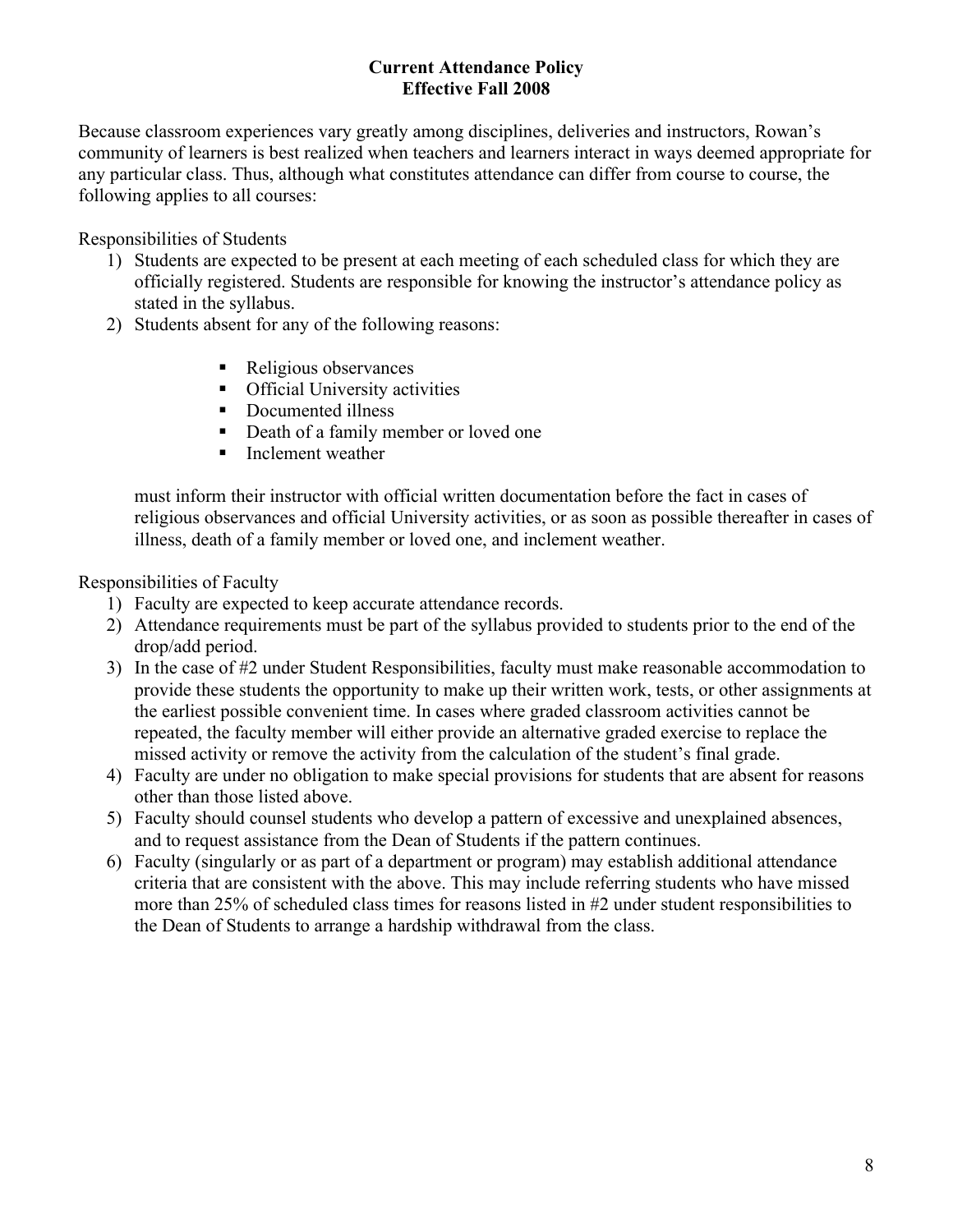# **Resolution Recommending Extension of Drop/Add Period for Students Enrolled in Courses that Meet Once a Week on Mondays**

WHEREAS, Drop/Add runs from the first day of classes (usually a Tuesday) through Monday of the following week, procedurally requiring that students who decide to drop a Monday night class and add a new one go through the post-Drop/Add process and obtain several signatures;

AND WHEREAS, in practice, the Registrar's Office permits these students to change their registration on the following Tuesday without going through the post-Drop/Add process;

BE IT RESOLVED, that we recommend that the practice be institutionalized so that all students and faculty are aware of it and that, for simplicity, the policy apply to all students registered for Monday classes that meet only once a week, so that the Drop/Add Information will now include the statement that "Students enrolled in courses that meet once a week and have their first meeting on Monday are permitted to Drop/Add courses through the Tuesday following the first meeting."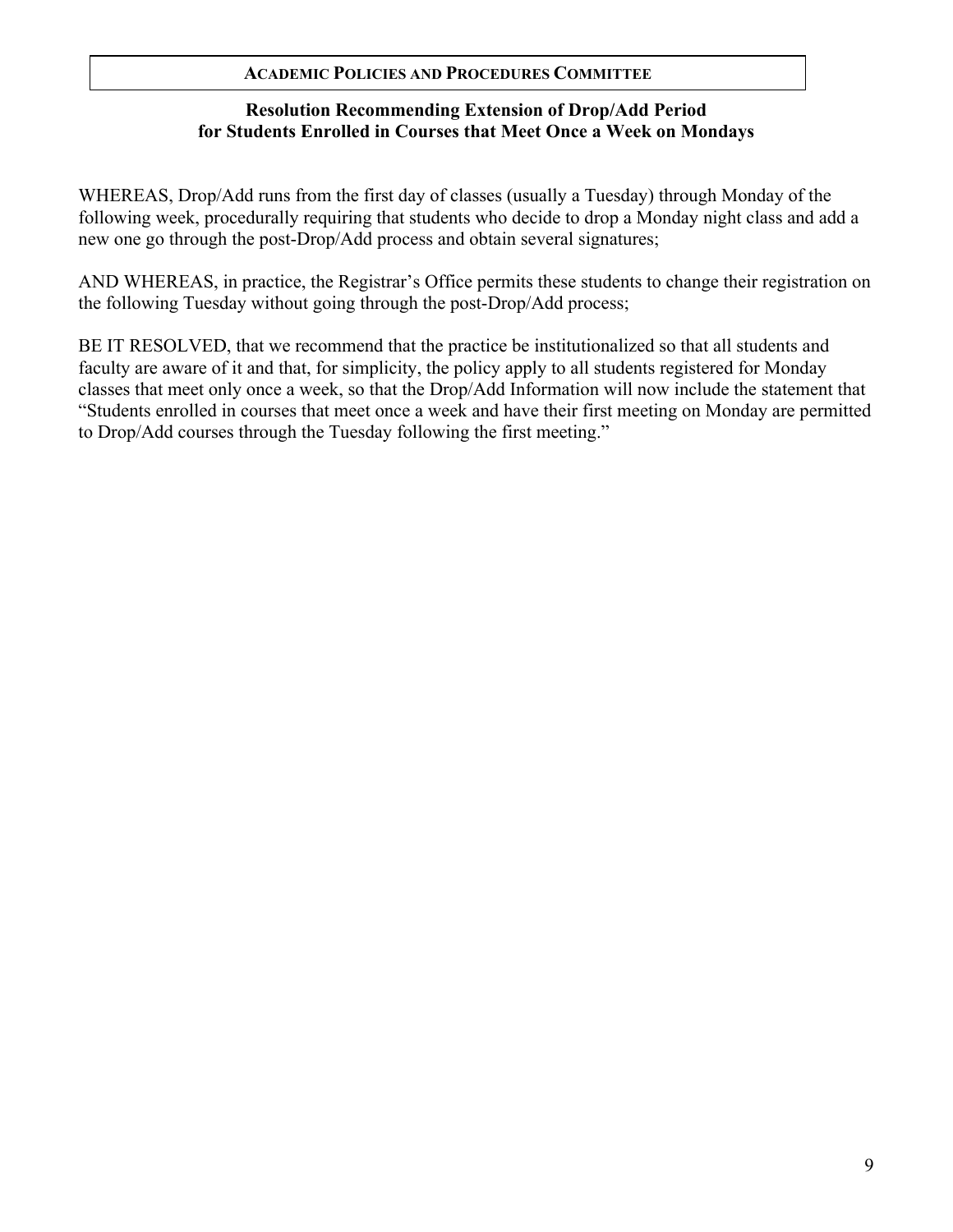# **Resolution Recommending that Registration Stay Open Between Final Registration and the Beginning of Drop/Add**

WHEREAS, Final Registration is currently scheduled for one day, which occurs approximately two weeks before the start of the semester, and is not open again until the Drop/Add period opens when classes begin;

WHEREAS, for various reasons, students are unable to register on the one day currently available for Final Registration;

WHEREAS, as a consequence of being unable to make changes to their registration, students may have problems with their status concerning financial aid, athletic eligibility, etc.;

WHEREAS, in practice, advisors often contact the Registrar and request registration changes for students between Final Registration and Drop/Add;

WHEREAS, when students are trying to add a class during Drop/Add, they often miss the first day of class;

WHEREAS, if students could drop or add classes before the beginning of the semester, instructors would experience less turnover or fluctuation in their enrollments during the first week of classes;

AND WHEREAS, limiting Final Registration to one day is no longer necessary with the implementation of Banner;

BE IT RESOLVED, that we recommend having registration stay open for all students between what is the current Final Registration day and the beginning of the Drop/Add period to allow students ample time to make schedule changes before the first day of class.

AND BE IT FURTHER RESOLVED, that in Academic Year 2009-10, in conjunction with the Office of the Provost, the Academic Policies and Procedures Committee and the full University Senate will evaluate the success of piloting Open Registration; give full consideration to the impact of changes to registration on students, faculty, staff, and administrative offices; and develop a recommendation for effective scheduling and structuring of registration to be formally implemented.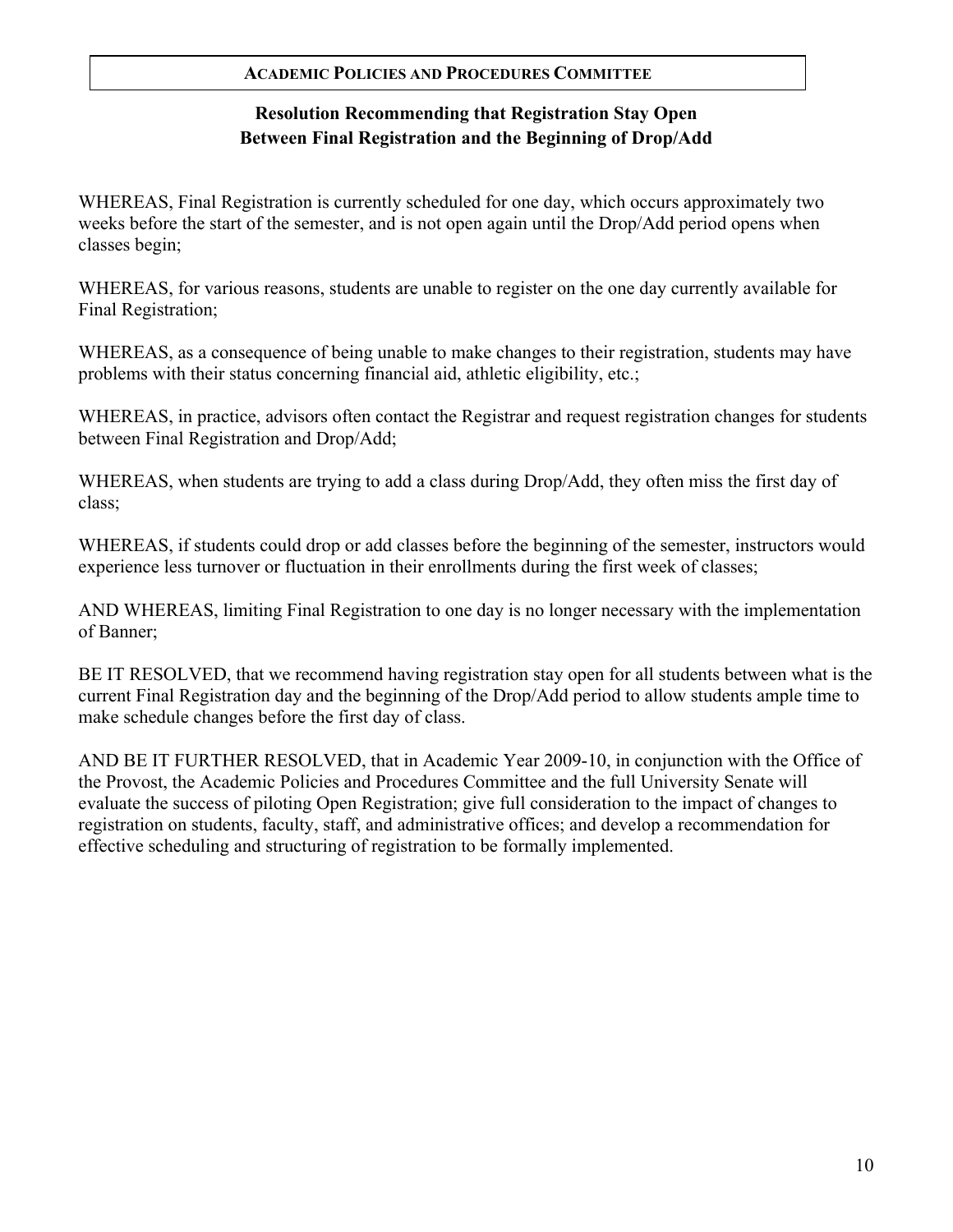#### **Resolution to Revise the Academic Integrity Policy**

WHEREAS, the Academic Integrity Policy, developed by the Academic Integrity Task Force and approved by the University Senate in May 2008, has been in place for several months;

WHEREAS, there has been a full cycle of processing of Reports of Academic Integrity Violations (RAIVs), including submission of RAIVs by instructors and reviews and hearings conducted by the Academic Integrity Review Board;

AND WHEREAS, implementation of the policy and associated adjudication processes has revealed areas needing legal and procedural clarification;

BE IT RESOLVED, that we adopt the following revised policy document and RAIV form in order to strengthen the University's processes for upholding academic integrity and fairly adjudicating acts of academic misconduct.

Revisions to the original document are highlighted in yellow below. The revised RAIV is attached separately. The original document and RAIV are available on the Provost's Policies and Procedures website.

#### **I. Introduction**

The integrity of academic programs is imperative to Rowan University's mission. While acknowledging the social and collaborative nature of learning, the University expects that grades awarded to students will reflect individual efforts and achievements. All members of the Rowan community are responsible for understanding what constitutes academic dishonesty; upholding academic integrity standards and encouraging others to do likewise; and knowing the procedures, rights and obligations involved in the Academic Integrity Policy. Academic dishonesty, in any form, will not be tolerated. Students who commit an act of academic dishonesty are subject to disciplinary sanctions up to and including expulsion from the university.

#### **II. Definitions of Academic Integrity Violations**

**Cheating**: Cheating is an act of deception by which a person misrepresents his or her mastery of material on a test or other academic exercise.

Examples of cheating include but are not limited to:

- Copying from another person's work.
- Allowing another person to copy your work.
- Using unauthorized materials such as a textbook or notebook during an examination or using technology to illicitly access unauthorized materials.
- Using specifically prepared materials such as notes written on clothing or other unauthorized notes, formula lists, etc., during an examination.
- Collaborating with another person during an examination by giving or receiving information without permission.

**Plagiarism**: Plagiarism occurs when a person represents someone else's words, ideas, phrases, sentences, or data as one's own work. When submitting work that includes someone else's words, ideas, syntax, data or organizational patterns, the source of that information must be acknowledged through complete, accurate and specific references. All verbatim statements must be acknowledged through quotation marks. To avoid a charge of plagiarism, a person should be sure to include an acknowledgment of indebtedness, such as a list of works cited or bibliography.

Examples of plagiarism include but are not limited to:

- Quoting, paraphrasing or even borrowing the syntax of another's words without acknowledging the source.
- Using another's ideas, opinions or theories even if they have been completely paraphrased in one's own words without acknowledging the source.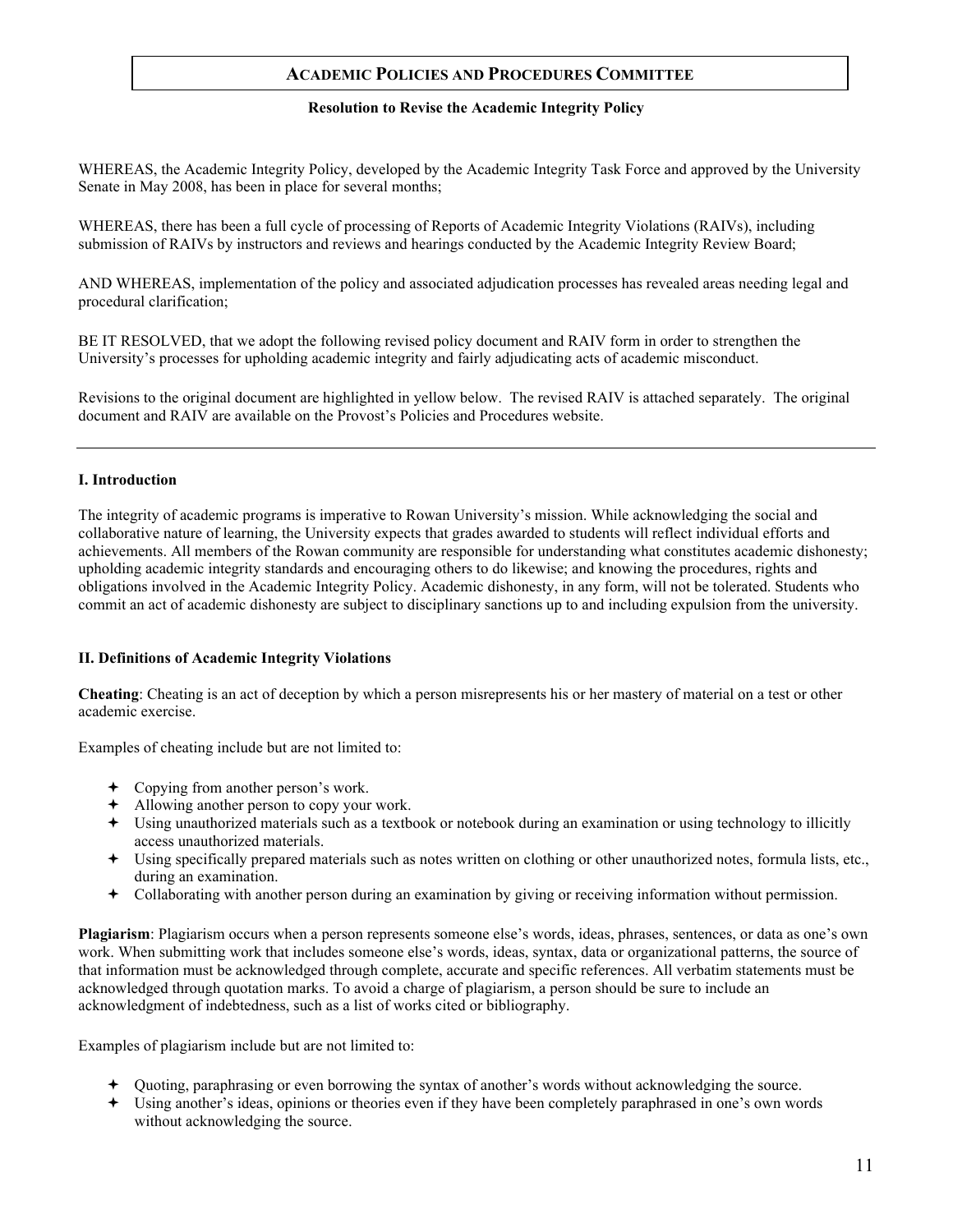- $\rightarrow$  Incorporating facts, statistics or other illustrative material taken from a source, without acknowledging the source, unless the information is common knowledge.
- Submitting a computer program as original work that duplicates, in whole or in part, without citation, the work of another.

**Fabrication**: Fabrication refers to the deliberate use of invented information or the falsification of research or other findings with the intent to deceive.

Examples of fabrication include but are not limited to:

- Citation of information not taken from the source indicated.
- Listing of sources in a bibliography or other report not used in that project.
- Fabricating data or source information in experiments, research project or other academic exercises.
- Misrepresenting oneself or providing misleading and false information in an attempt to access another user's computer account.

**Academic Misconduct**: Academic Misconduct includes the alteration of grades; involvement in the acquisition or distribution of unadministered tests, and the unauthorized submission of student work in more than one class.

Examples of academic misconduct include but are not limited to:

- Submitting written work to fulfill the requirements of more than one course without the explicit permission of both instructors.
- Changing, altering, falsifying or being accessory to the changing, altering or falsifying of a grade report or form, or entering any university office, building or accessing a computer for that purpose.
- Stealing, buying, selling, giving away or otherwise obtaining all or part of any unadministered test/examination or entering any university office or building for the purpose of obtaining an unadministered test/examination.
- Coercing any other person to obtain an unadministered test.
- Substituting for another student or permitting any other person to substitute for oneself to take a test or examination.
- Altering test answers and then claiming instructor inappropriately graded the examination.
- Violating the Network and Computer Use Policy, also known as the "Acceptable Use Policy, Network and System Services" established by Information Resources. Currently available at: http://www.rowan.edu/toolbox/policies/network/. Below are some examples of violations listed in the policy. Students should refer to the policy for the full list of violations.
	- Each user is solely responsible for all functions performed from his/her account(s) on any system.
	- · No user may violate Federal Copyright Law. This means he/she may not alter, copy, translate, transmit, or receive software, music, images, text, or any other information licensed to or copyrighted by another party unless the license or copyright explicitly permits he/she to do so.
	- · No user may attempt to monitor another individual's data communications, nor may he/she read, copy, change, or delete another individual's files or software, without the prior permission of the owner.
	- · No user may send messages that are likely to result in the loss of the recipient's work, system downtime, or otherwise compromise a remote user's system. This includes, but is not limited to, redistribution of computer viruses or trojan horses.

#### **III. Classification of Academic Integrity Violations by Offense**

Violations of academic integrity are classified into four categories based on the seriousness of the behaviors and the possible sanctions imposed. Brief descriptions are provided below. These are general descriptions and should not be considered as all inclusive.

#### **Level 1 Violations**

Level 1 violations may occur because of ignorance or inexperience on the part of the person(s) committing the violation and ordinarily include a very minor portion of the course work. A sanction for a level 1 violation will not exceed a failing grade on the assignment.

Example: Improper footnoting or unauthorized assistance with academic work on the part of a first-year Rowan University student.

Recommended Sanction(s): Make-up assignment at a more difficult level or assignment of no-credit for work in question,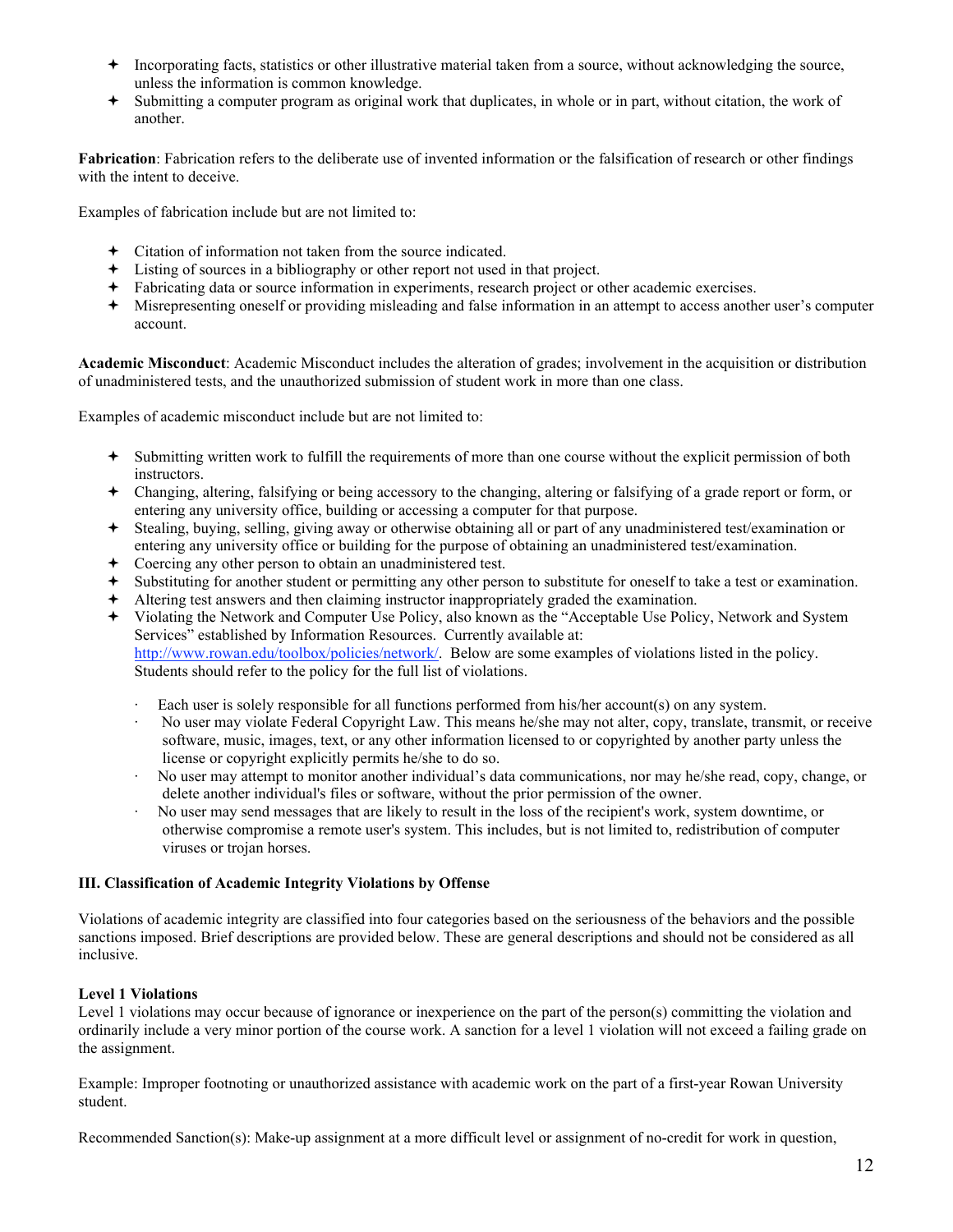required attendance at a workshop on academic honesty, and/or an assignment that will increase the student's awareness of academic integrity.

Reporting Mechanisms: Matters involving Level 1 violations are normally adjudicated by the instructor and sanctioned accordingly. A record of this violation will be retained in the Office of the Provost in accordance with State record retention guidelines. The student can appeal the determination and/or the sanction imposed in accordance with policy.

#### **Level 2 Violations**

Level 2 violations involve incidents of a more serious nature and affect a significant aspect or portion of the course. Any violation that involves repeat offenses at level 1 is considered a level 2 violation. A sanction for a level 2 violation will not exceed a failing grade in the course.

Example: Quoting directly or paraphrasing without proper acknowledgment on an assignment or failing to acknowledge all sources of information and contributors who helped with an assignment.

Recommended Sanction(s): A failing grade in the course, Academic Integrity Probation and/or the imposition of other lesser sanctions as deemed appropriate.

Reporting Mechanisms: Matters involving Level 2 violations are normally adjudicated by the instructor and sanctioned accordingly following a sanction review by the Academic Integrity Review Board (for additional information refer to Section V below, "Academic Integrity Review Board Procedures"). The student can appeal the determination and/or the sanction imposed in accordance with policy. A record of this violation will be retained in the Office of the Provost in accordance with State record retention guidelines.

#### **Level 3 Violations**

Level 3 offenses are even more serious in nature and involve dishonesty on a more significant portion of course work, such as a major paper, hourly or final examination. Any violation that is premeditated or involves repeat offenses below level 3 is considered a level 3 violation. A sanction for a level 3 violation will not exceed suspension from the University.

Example: Copying from or giving assistance to others on an hourly or final examination, plagiarizing major portions of an assignment, using forbidden material on an hourly or final examination, presenting the work of another as one's own, or altering a graded examination for the purposes of re-grading.

Recommended Sanction(s): A failing grade in the course, Academic Integrity Probation, and suspension from the University for one or more semesters with a notation of "Disciplinary Suspension" placed on a student's transcript and/or the imposition of other lesser sanctions as deemed appropriate.

Reporting Mechanisms: Matters involving Level 3 violations are adjudicated by the Academic Integrity Review Board and sanctioned accordingly. The student can appeal the determination and/or the sanction imposed in accordance with policy. A record of this violation will be retained in the Office of the Provost in accordance with State record retention guidelines.

#### **Level 4 Violations**

Level 4 violations are the most serious breaches of academic integrity. They also include repeat offenses below Level 4 violations and violations committed while already on or after returning from Academic Integrity Probation.

Example: Forgery of grade change forms; theft of examinations; having a substitute take an examination; any degree of falsification or plagiarism relating to a senior or graduate thesis; using a purchased term paper; sabotaging another's work; the violation of the clinical code of a profession.

Recommended sanction: Expulsion from the University and a permanent dismissal notation on the student's transcript and/or the imposition of other lesser sanctions as deemed appropriate.

Reporting Mechanisms: Matters involving Level 4 violations are adjudicated by the Academic Integrity Review Board and sanctioned accordingly. The student can appeal the determination and/or the sanction imposed in accordance with policy. A record of this violation will be retained in the Office of the Provost in accordance with State record retention guidelines.

#### **IV. Reporting and Adjudication of Academic Integrity Violations**

A student or University employee who has witnessed an apparent act of academic misconduct or has information that reasonably leads to the conclusion that such an act has or will occur should inform the instructor or the Office of the Provost.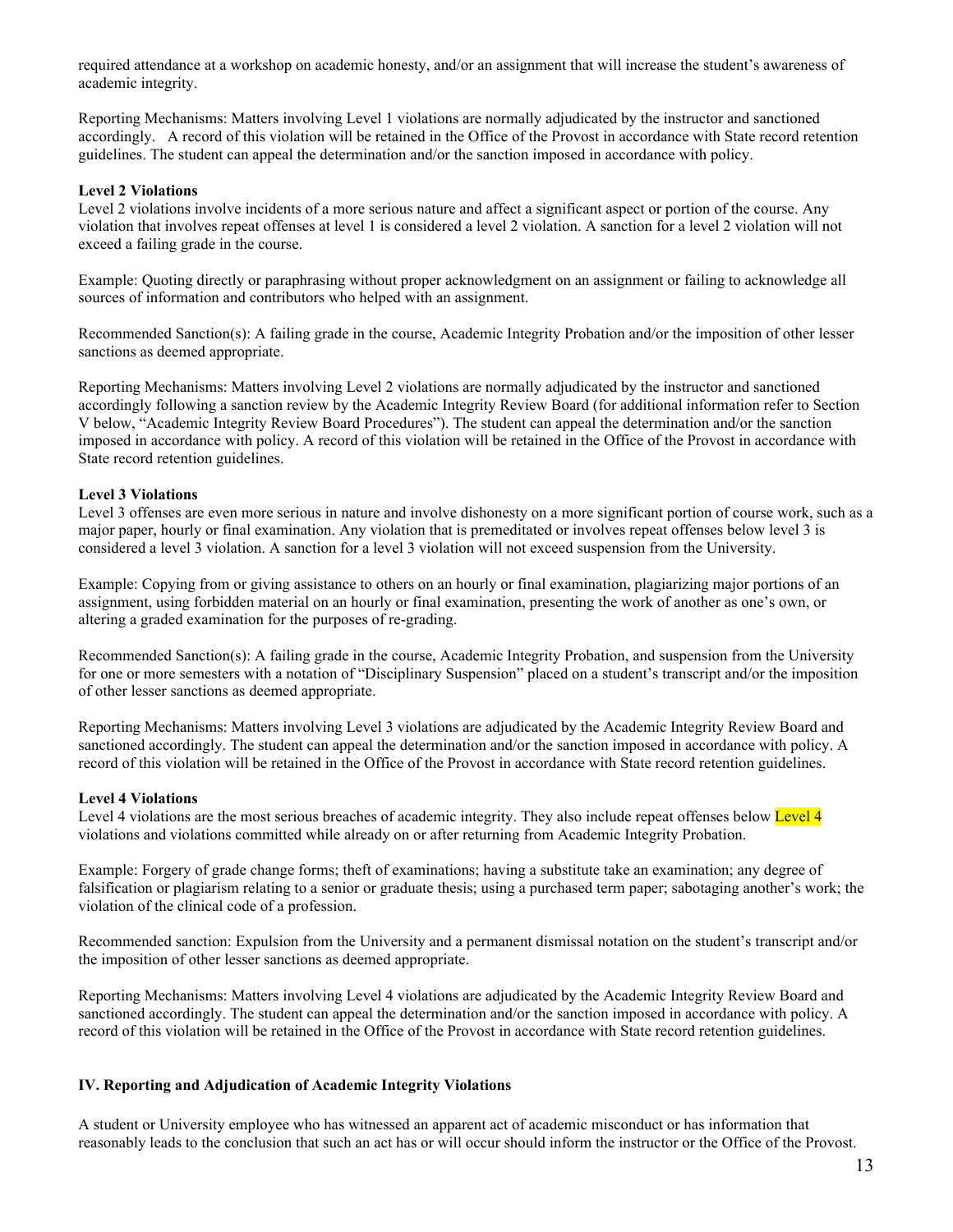An instructor who believes that a student has attempted or committed an apparent act of academic misconduct should investigate the matter. Instructors are encouraged to consult with staff in the Office of the Provost.

#### **Role of Instructor**

a. If the instructor then concludes that misconduct has occurred, he or she should obtain a copy of the Report of an Academic Integrity Violation (RAIV) form from the web, the departmental office, or the Office of the Provost. The instructor should complete as much of the RAIV form as possible prior to meeting with the student, including the appropriate type of violation/level.

b. The instructor should make reasonable attempts to meet with the student in question as soon as possible. When necessary, such meetings may be conducted by telephone or electronic mail. In this meeting every effort should be made to preserve the basic teacher/student relationship. The student should be given the opportunity to respond to the allegation and to review and sign the RAIV if he/she so chooses. The student's signature signifies that he/she is aware of the alleged violation and understands where information on next steps in the procedure can be found. The student should be allowed to remain in class and complete course work until a final resolution is reached.

c. The instructor should include a recommended grade sanction on the RAIV before the student signs the acknowledgement section of the RAIV form. Instructors may recommend sanctions up to and including a failing grade for the course depending on the level of violation. Students should not sign the form if they have additional questions or want to consult staff in the Office of the Provost.

d. At the conclusion of the meeting the instructor must provide the student with a copy of the RAIV form, whether the student signed the form or not. The instructor should then forward the form and all supporting documentation to the Office of the Provost for a determination of the appropriate level of violation.

Level 1 violations: The instructor will make the determination on whether a violation has occurred and on the penalty. Appeals go directly to the Office of the Provost and will be heard by the Academic Integrity Review Board.

Level 2 violations: The instructor will make the determination of whether a violation occurred and on the penalty. Appeals go directly to the Office of the Provost and will be heard by the Academic Integrity Review Board, which will refer the matter to the Academic Integrity Review Board for a sanction review.

Level 3 and 4 violations: The Office of the Provost will refer the matter to the Academic Integrity Review Board for adjudication at a hearing. Appeals are decided by the Provost.

e. Additional sanctions, including suspension or expulsion from the university, may be assessed when requested by the instructor, requested by the academic unit in which the violation occurred, or when stipulated by the academic integrity policy (i.e. the level of the violation or the existence of previous academic integrity violations by the student).

f. In the case that an instructor must assign a grade before the case is resolved, the instructor should assign a grade of "INC," which will be changed when the case is resolved.

g. A student may not withdraw from a course in which he or she has committed or has been accused of committing an academic integrity violation. A student found to have withdrawn from a course in which an academic integrity violation is alleged or determined will be re-enrolled in the course upon receipt of a RAIV by the Office of the Provost. In addition, a student found responsible for an academic integrity violation in a course in which they have participated but have not enrolled will be retroactively enrolled and assigned an appropriate sanction.

#### **V. Academic Integrity Review Board Procedures**

#### **Composition of the Board**

The Academic Integrity Review Board is composed of six regular members.

- Two student members who are appointed by the Student Government Association. Student members must be matriculated and in good standing with the University.
- Two members of the faculty who are appointed by the University Senate President.
- Two members of the administration who are appointed by the Office of the Provost.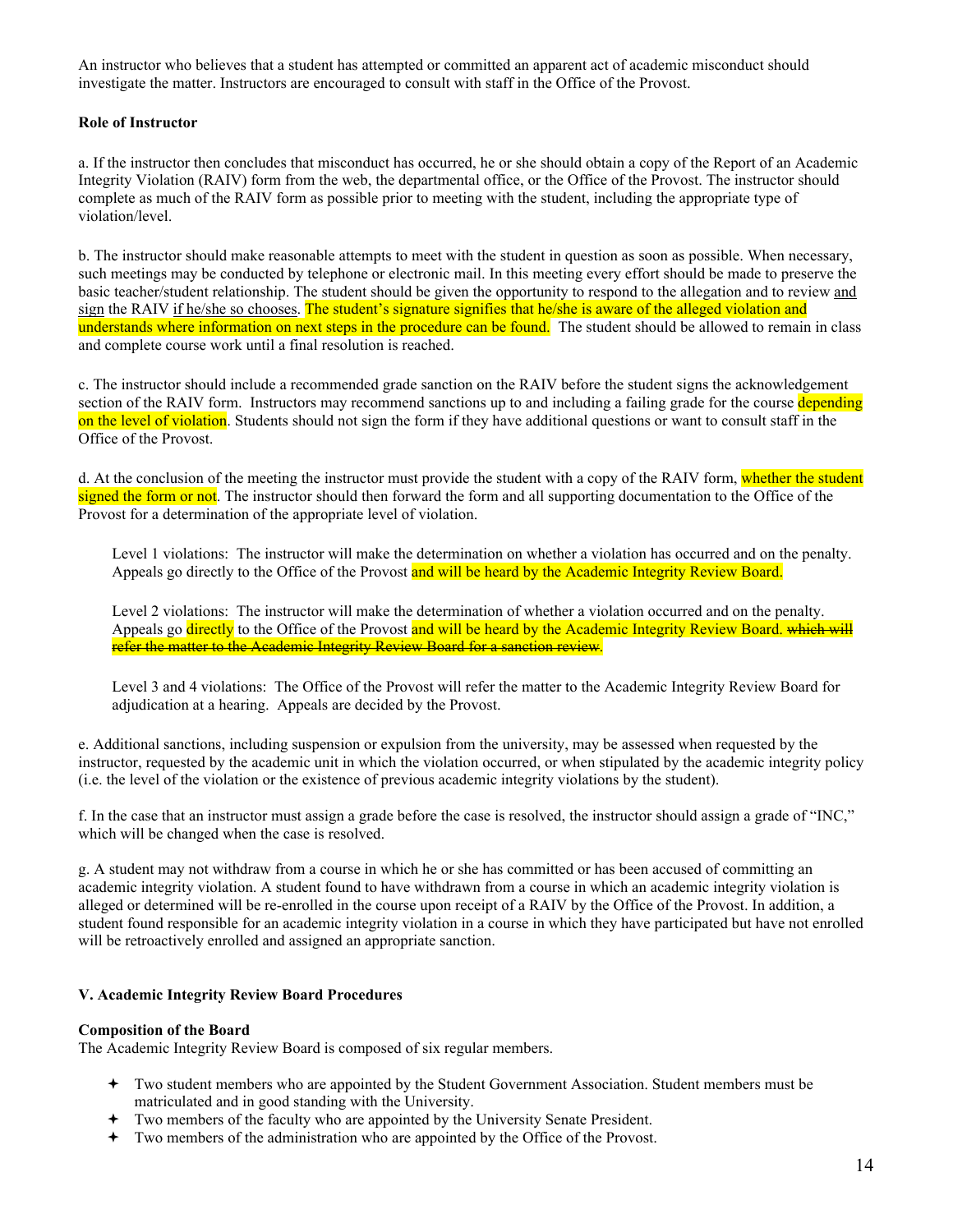One alternate from each category will also be appointed.

The Academic Integrity Review Board is chaired by the Associate Provost for Academic Affairs. The Chair shall be a participating but nonvoting member of the Committee. The Academic Integrity Review Board may conduct a sanction review or be convened for adjudication of an allegation of academic dishonesty by a quorum of four members, provided that at least one student, one faculty member and one administrator are present.

#### **Overview of Hearing Process**

Level 1 and 2 violations are adjudicated by the instructor and reported to the Office of the Provost. The Academic Integrity Review Board reviews these reports to confirm that classifications of violations and subsequent sanctions that were imposed were appropriate. The Review Board also determines whether the student has committed a prior violation and adjusts the level of violation accordingly. Level 3 and 4 violations are referred directly to and adjudicated by the Academic Integrity Review Board.

The possible findings and outcomes of hearings conducted by the Academic Integrity Review Board are summarized below. Academic Integrity Violation is abbreviated as AIV.

#### Appeal of Level 1 Violation

| <b>Possible Findings</b>                               | <b>Outcomes</b>                                        |
|--------------------------------------------------------|--------------------------------------------------------|
| <b>Student is not responsible for an AIV.</b>          | Student is cleared. Grade must be recalculated without |
|                                                        | the penalty for the alleged violation.                 |
| <b>Student is responsible for a Level 1 violation.</b> | Level 1 sanctions are upheld.                          |

### Appeal of Level 2 Violation

| <b>Possible Findings</b>                               | <b>Outcomes</b>                                          |  |
|--------------------------------------------------------|----------------------------------------------------------|--|
| Student is not responsible for an AIV.                 | Student is cleared. Course grade must be recalculated    |  |
|                                                        | without the penalty for the alleged violation.           |  |
| Student is responsible for a (Level 1) violation.      | Student is responsible for a lesser offense. Penalty is  |  |
|                                                        | lowered as appropriate and course grade is recalculated. |  |
| <b>Student is responsible for a Level 2 violation.</b> | Level 2 sanctions are upheld.                            |  |

#### Level 3 and Level 4 Sanction Hearings

| <b>Possible Findings</b>                                 | <b>Outcomes</b>                                          |  |
|----------------------------------------------------------|----------------------------------------------------------|--|
| Student is not responsible for an AIV.                   | Student is cleared. Grade is recalculated without the    |  |
|                                                          | penalty for the alleged violation and entered to replace |  |
|                                                          | the Incomplete.                                          |  |
| Student is responsible for a lesser (Level 1 or Level 2) | Student is responsible for a lesser offense. Penalty is  |  |
| violation.                                               | determined as appropriate. Course grade is recalculated  |  |
|                                                          | and entered to replace the Incomplete.                   |  |
| Student is responsible for a Level 3 violation.          | Level 3 sanctions are applied as appropriate.            |  |
| Student is responsible for a Level 4 violation.          | Level 4 sanctions are applied as appropriate.            |  |

#### **Additional Procedural Guidelines**

a. For matters not being adjudicated by the Academic Integrity Review Board (Levels 1 and 2), the Board will conduct a sanction review to determine whether the student has prior violation and then determine appropriate additional sanctions.

b**.** When applicable the Office of the Provost will be responsible for providing both the student and the instructor with proper notice concerning their participation in a hearing before the Academic Integrity Review Board. In addition, notice of the results of hearings and matters referred for sanction review will also be provided. In the event that either the student or the instructor does not attend a scheduled hearing the matter will be heard based on the written record and the information provided by the party in attendance.

c. Hearings conducted by the Academic Integrity Review Board will be closed to all members of the campus and outside community except those directly involved with the case.

d. The burden of proof rests upon the complainant, who must establish, on the basis of the standard of a "preponderance of evidence," that it was "more likely than not" that the accused student is responsible for the conduct violation based on the weight of the credible information presented.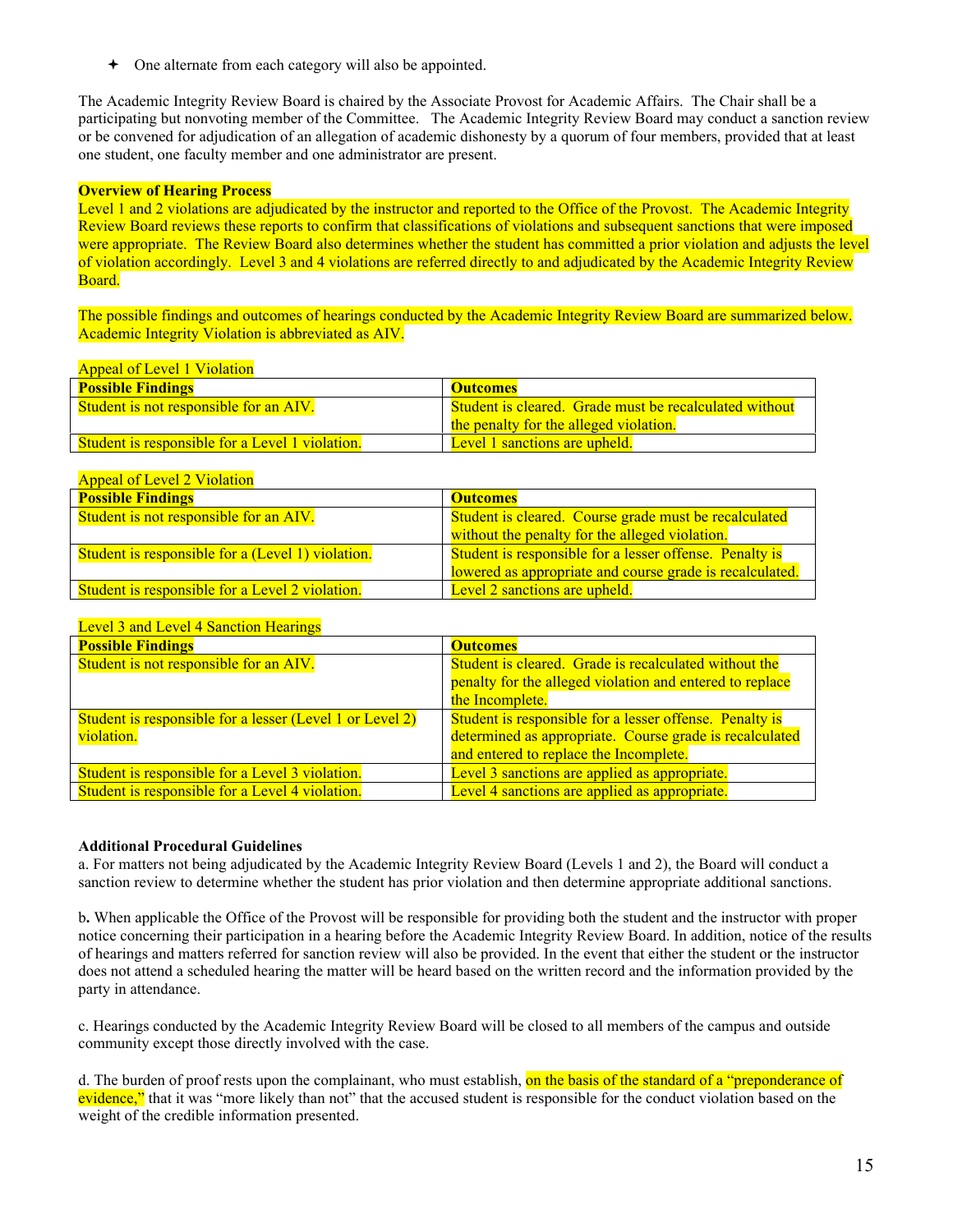e. Any student appearing at a hearing before the Academic Integrity Review Board for adjudication of an allegation of academic dishonesty may challenge the assignment of any member of the board to his/her case. Upon hearing the details of the challenge, the Chair will either uphold or deny the challenge.

f. A Board member will withdraw from adjudicating any case in which he/she cannot reach a fair and objective decision.

g. There will be an audio recording of the hearing (excluding Board deliberations and voting) for the purpose of providing assistance to the Board in their deliberations and to the accused student or complainant for use in filing an appeal. This recording remains the property of the University and constitutes an official record of the hearing.

g. Because legal procedures will not be formally applied, the Chair will make all determinations on questions of procedure and admissibility of information presented and will not be excluded from hearings or Board deliberations except that s/he will not vote. The Chair will exercise control over the manner in which the hearing is conducted to avoid unnecessarily lengthy hearings and to prevent the harassment or intimidation of witnesses. Anyone who disrupts a hearing or who fails to adhere to hearing procedures may be excluded from the proceeding.

h. The Board will review all materials and hear all information pertinent to the case from the complainant, the accused and all witnesses. Members of the Board, including the Chair, will be free to ask relevant questions in order to clarify information or resulting issues.

i. After hearing all the information, the Board will deliberate privately until a decision is reached by a majority vote. A tie vote will result in a finding of "not responsible."

j. If the student is found "responsible" the Board will determine the appropriate sanction to be imposed. At this point both the academic and non-academic past disciplinary records of the accused student will be supplied to the Board by the Chair. Other information from the Chair which is relevant to the choice of sanction(s) may also be introduced at this point, including information concerning sanctions imposed against other students for similar offenses. No information directly related to the case in question may be introduced for the first time unless the accused student has been informed and allowed to review and comment on the information.

k. Following the hearing, the **Office of the Provost** will provide the accused student with written notification of the decision reached, the reason for the decision and information regarding the University's appeal process. If the student is found "responsible," a record of the decision will be placed in the student's advising folder.

### **VI. Rights in Hearings**

The University disciplinary system is not a criminal or civil law process and the legal procedures applicable in criminal and civil cases will not apply. This policy is not intended to supercede any existing law or regulation. University disciplinary hearings will accord the following specific rights to all students:

a. To receive written notice of the alleged violation.

b. To have reasonable access to the case materials prior to and during any hearing.

c. To have access to advice by an individual of his or her choosing, including an attorney.. However, the advisor may not participate in the hearing. The student must sign a FERPA waiver indicating he/she has consented to have the individual present.

d. To participate in the hearing, present information on his or her own behalf, call witnesses and question information provided at their hearing. This does not include the right to directly question witnesses.

e. To receive written notification of the decision reached. The notification will also include a list of any sanctions imposed and appeal information.

#### **VII. Description of Sanctions**

A student may receive a single or multiple sanctions for violations of the Academic Integrity policy. Factors to be considered in deciding sanctions will include present demeanor and past disciplinary record of the student and the nature and severity of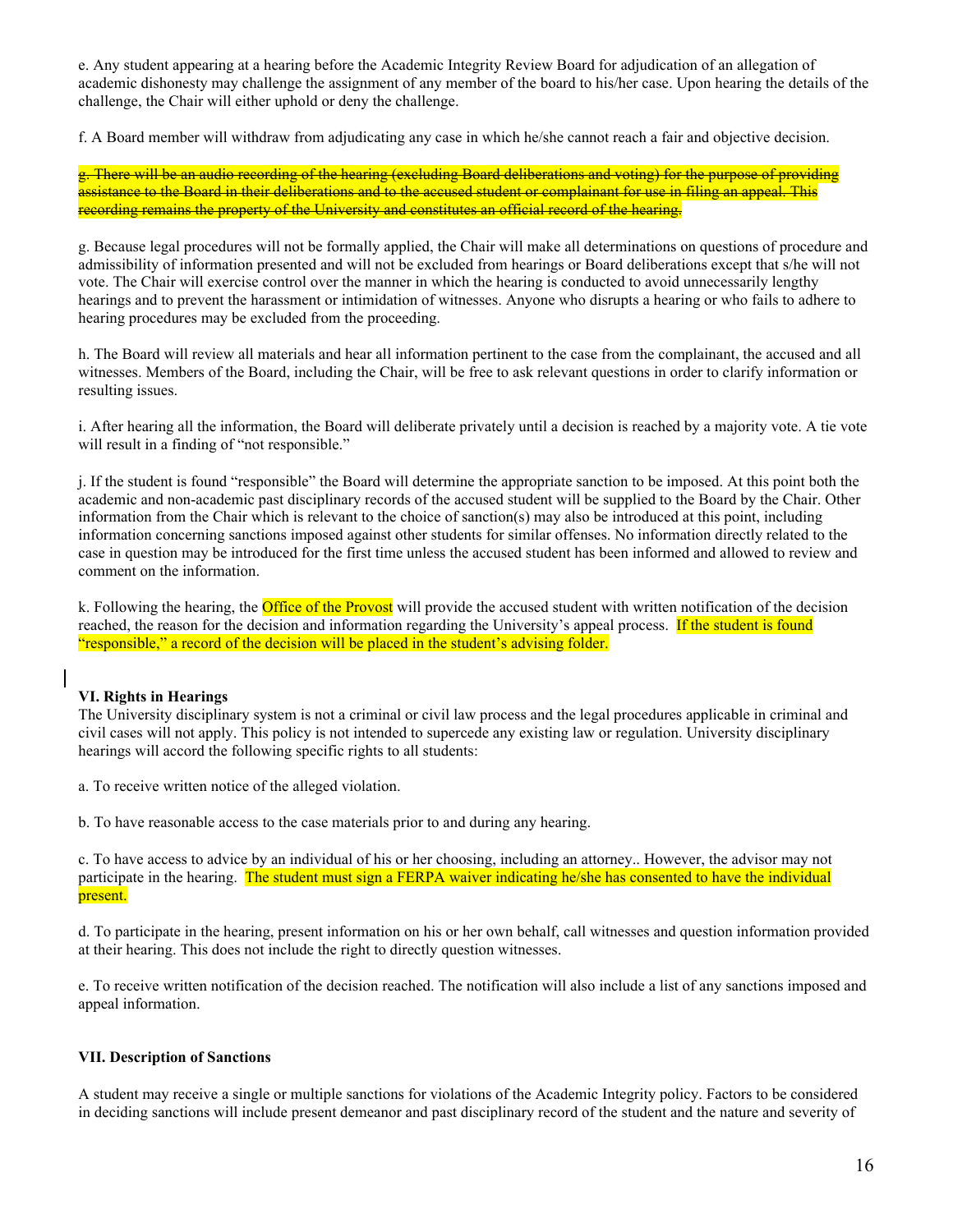the violation. Sanctions which may be imposed upon any student found to have violated the Academic Integrity policy include the following:

Notation of Academic Integrity Violation on Transcript: When a student fails a course for reasons of academic dishonesty, this will be noted on the student's transcript. The notation will be removed from the transcript after the student completes an academic integrity workshop or its equivalent. The student can have a maximum of one such notation removed in his/her career as a Rowan student.

Academic Integrity Probation: A defined period of time (minimum of one semester) indicating that a student is no longer in good standing with the university vis-à-vis academic integrity. (This status is distinct from Academic Probation, which concerns academic performance.) Any subsequent Academic Integrity Violation while in this status will likely result in suspension or expulsion from the university.

Suspension: Beginning on the date the suspension takes effect, the student is no longer a registered student, may not attend classes, nor receive grades for a specified period of time. In addition, while in this status, the student is not permitted to be present on the campus or at a University-sponsored event for any reason whatsoever. The suspension will be noted on the student's academic transcript as disciplinary suspension. The student is not entitled to any refund of any fees after published refund dates.

 Expulsion: Beginning on the date the expulsion takes effect, the student may never again be a registered student, may never attend classes, nor receive grades. In addition, the student may never be present on the campus nor at a University-sponsored event for any reason whatsoever. The expulsion will be noted on the student's academic transcript as Academic Integrity Expulsion. The student is not entitled to any refund of any fees after published refund dates.

#### **VIII. Appeal of Academic Integrity Violations**

1. Upon receiving notification of the outcome of a case, the accused student may file an appeal for the following reasons:

a. A specified procedural error(s) or error(s) in the interpretation of University regulations is so substantial as to have effectively denied the participant a fair hearing.

b. New and significant information has become available which could not have been

discovered by a properly diligent person before or during the hearing.

- c. The sanction is substantially disproportionate to the violation.
- d. The facts of the case were insufficient to establish that a violation occurred.

Please note: If a student has pleaded responsible to a violation, the reason for appeal will be limited to reason "c" only.

2. All appeals must be made within seven (7) business days of the date on the letter informing the student of the decision. Appeals must be submitted in writing to the Provost or designee and should explain in detail the basis of the request, including any supporting documentation. Upon receipt of the written appeal, the Provost will defer the imposition of the sanction(s) pending the decision on the appeal.

3. The Provost will review the written appeal and all documentation contained in the case file and will decide whether to deny or uphold the appeal. If an appeal is upheld based on procedural error or new information (reasons a or b above), the case will be remanded to the original adjudicator for re-opening of the hearing. If an appeal is upheld based on disproportionate sanction or lack of sufficient information (reasons c or d above), the Provost will render the appropriate determination and/or sanction.

4. The Provost will respond to the appeal within seven (7) business days of the date on the letter. The final decision will be issued in writing either accepting or denying the appeal and giving the reasons for this decision.

5. Normally, all appeal decisions are final and will be implemented immediately. For matters involving the expulsion of a student, the accused student may request that the President of the University review the decision of the Provost. A request for review by the President must be made within seven (7) business days of the date on the letter informing the parties of the Provost's decision. The request must be submitted in writing to the Office of President and must include clear and convincing reasons to change the decision of the Provost. The President may or may not elect to review a decision. The request for review will be responded to in a timely manner by the Office of the President.

6. The appeals process described will be the final step in the adjudication process.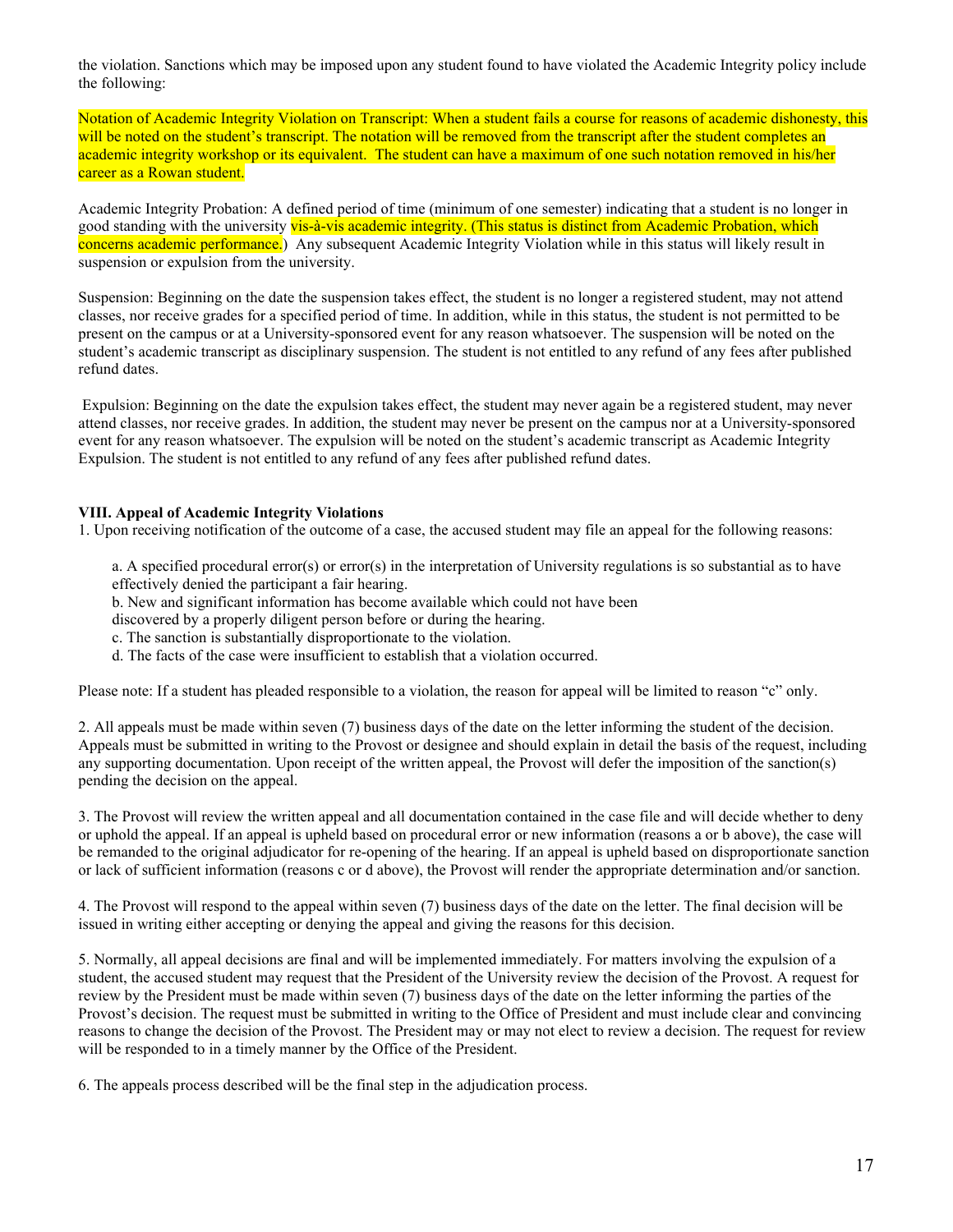This
form
should
be
used
by
the
instructor
to
address
and
report
alleged
academic
integrity
violations.

#### Step 1: Meet with the student(s) involved to discuss the alleged misconduct and indicate below when and how the **meeting
took
place.**

| Instructor-student meeting occurred on<br>(date):                                                                                                                                                                                                                                                                                                                                                |                                               |                                                               |                                                                                                         |                                                                                                                        |  |
|--------------------------------------------------------------------------------------------------------------------------------------------------------------------------------------------------------------------------------------------------------------------------------------------------------------------------------------------------------------------------------------------------|-----------------------------------------------|---------------------------------------------------------------|---------------------------------------------------------------------------------------------------------|------------------------------------------------------------------------------------------------------------------------|--|
| $\Box$ in person                                                                                                                                                                                                                                                                                                                                                                                 | $\Box$ by phone                               | $\Box$ by email<br>$\Box$ unable to meet with/contact student |                                                                                                         |                                                                                                                        |  |
| Step 2: Provide the information requested below concerning the misconduct. Classify the violation and identify the<br>sanctions that were imposed (sanctions may be imposed for Level 1 and Level 2 violations only). See the Academic<br><b>Integrity Policy and Flow Chart for details.</b><br>The following student has been charged with violating the University Academic Integrity policy: |                                               |                                                               |                                                                                                         |                                                                                                                        |  |
| Name:                                                                                                                                                                                                                                                                                                                                                                                            |                                               |                                                               |                                                                                                         |                                                                                                                        |  |
|                                                                                                                                                                                                                                                                                                                                                                                                  |                                               |                                                               |                                                                                                         | Section No.                                                                                                            |  |
| inexperience)                                                                                                                                                                                                                                                                                                                                                                                    |                                               |                                                               | $\Box$ Level 1 (involves a minor aspect or portion of the coursework; may occur because of ignorance or |                                                                                                                        |  |
| Type of violation                                                                                                                                                                                                                                                                                                                                                                                | $\Box$ Cheating                               | $\Box$ Plagiarism                                             |                                                                                                         |                                                                                                                        |  |
| Sanction(s)<br>imposed                                                                                                                                                                                                                                                                                                                                                                           | $\Box$ Reduction of<br>grade on<br>assignment | $\Box$ Alternative<br>assignment                              | $\Box$ Assignment on<br>awareness of<br>academic honesty                                                | $\Box$ Attendance at<br>academic honesty<br>workshop                                                                   |  |
| $\Box$ Level 2 (involves a more significant aspect or portion of the coursework; more serious in nature)                                                                                                                                                                                                                                                                                         |                                               |                                                               |                                                                                                         |                                                                                                                        |  |
| Type of violation                                                                                                                                                                                                                                                                                                                                                                                | $\Box$ Cheating                               | $\Box$ Plagiarism                                             |                                                                                                         |                                                                                                                        |  |
| Sanction(s)<br>imposed                                                                                                                                                                                                                                                                                                                                                                           | $\Box$ Reduction of<br>grade on<br>assignment | $\Box$ Failure for the<br>course                              | $\Box$ Attendance at<br>academic honesty<br>workshop                                                    | $\Box$ Academic Integrity<br>Probation                                                                                 |  |
|                                                                                                                                                                                                                                                                                                                                                                                                  |                                               |                                                               | premeditation or intentional deception or acts of misconduct beyond the context of the classroom)       | $\Box$ Level 3 or 4 (involves a major aspect or portion of the coursework, such as an exam or final paper; may involve |  |
| Type of violation                                                                                                                                                                                                                                                                                                                                                                                | $\Box$ Cheating                               | $\Box$ Plagiarism                                             | $\Box$ Fabrication                                                                                      | $\Box$ Academic Misconduct                                                                                             |  |
| Sanctions for Level 3 and Level 4 violations are determined by the Academic Integrity Violation Review Board. The student<br>should be assigned an Incomplete in the class pending the outcome of the hearing. The minimum sanction for a Level 3<br>violation is failure for the course; the maximum is suspension. Level 4 violations may result in expulsion.                                 |                                               |                                                               |                                                                                                         |                                                                                                                        |  |
| Step 3: Attach a summary of the incident and rationale for the violation level and sanctions in the form of a memo or<br>letter to the Provost's Office. Include copies of all relevant materials, including a syllabus.                                                                                                                                                                         |                                               |                                                               |                                                                                                         |                                                                                                                        |  |
| Step 4: Ask the student to sign the acknowledgment below, and provide the student with a copy.                                                                                                                                                                                                                                                                                                   |                                               |                                                               |                                                                                                         |                                                                                                                        |  |
| I have been made aware of the alleged violations and understand that the procedures delineating next steps can be found<br>in the Academic Integrity Policy.                                                                                                                                                                                                                                     |                                               |                                                               |                                                                                                         |                                                                                                                        |  |
|                                                                                                                                                                                                                                                                                                                                                                                                  |                                               |                                                               |                                                                                                         |                                                                                                                        |  |
| Step 5: Forward this form and associated documentation to the Office of the Provost.                                                                                                                                                                                                                                                                                                             |                                               |                                                               |                                                                                                         |                                                                                                                        |  |
|                                                                                                                                                                                                                                                                                                                                                                                                  |                                               |                                                               |                                                                                                         |                                                                                                                        |  |
|                                                                                                                                                                                                                                                                                                                                                                                                  |                                               |                                                               |                                                                                                         | Dept.: __________________________Email: ____________________________Phone: ______________________Date: ____________    |  |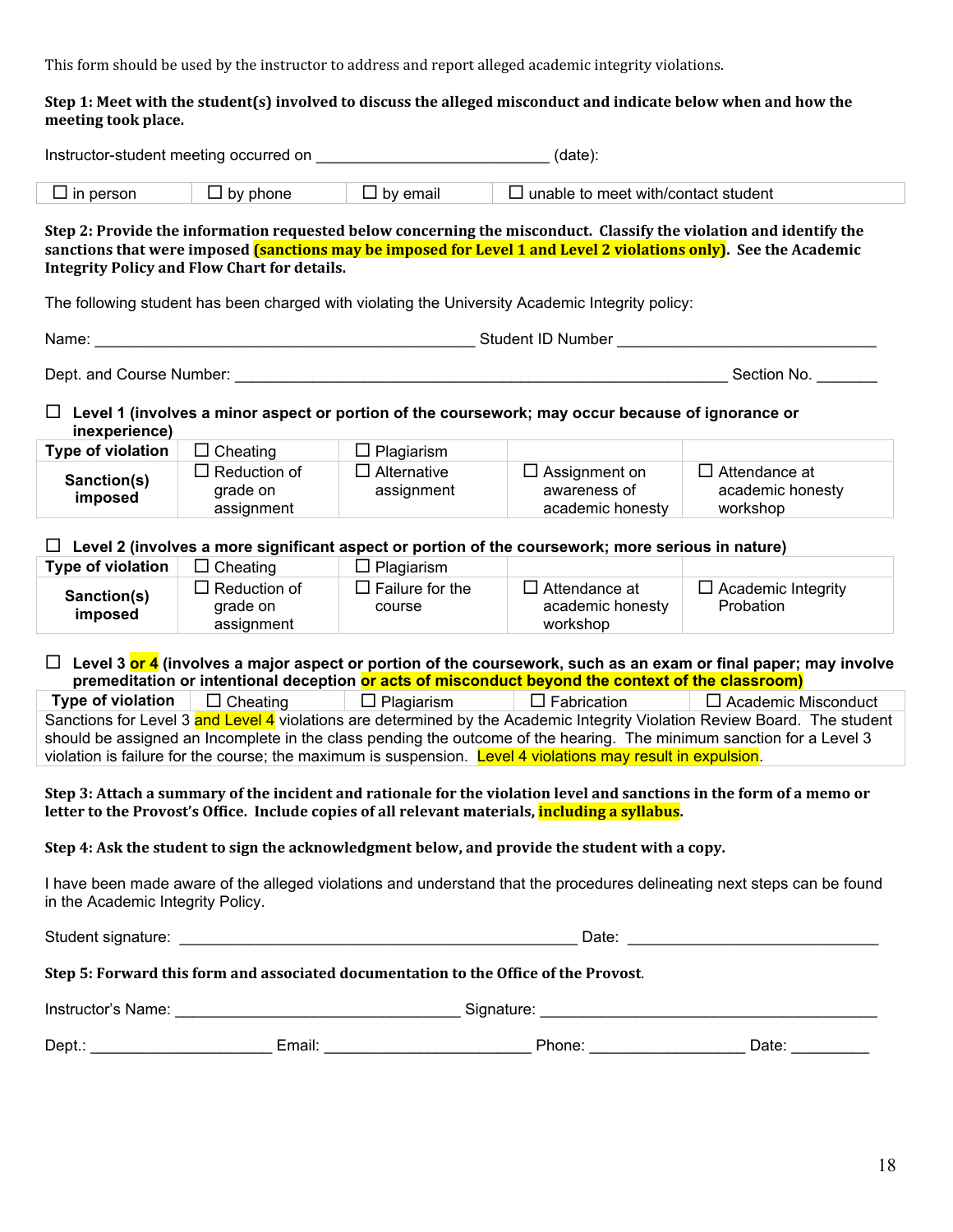# Rowan University **Example 2018** University Senate

# Report of the University Curriculum Committee April 13, 2009 Submitted by Janet Moore Lindman **Process C**

| SCC#        | College       | Title                                                      | Department                    |
|-------------|---------------|------------------------------------------------------------|-------------------------------|
| $08-09-202$ | Communication | Accelerated BA/MA in Writing Arts                          | <b>Writing Arts</b>           |
| $08-09-203$ | Communication | Writing Arts Program Sequence B:<br>LS/HSS                 | <b>Writing Arts</b>           |
| $08-09-204$ | Communication | Minor in Writing Arts                                      | <b>Writing Arts</b>           |
| 08 09 338   | Education     | MA in School Administration<br>major<br>revisions          | <b>Educational Leadership</b> |
| 08 09 339   | Education     | <b>Supervisor Certification Program</b><br>major revisions | <b>Educational Leadership</b> |

| Process A |                 |                                                    |                               |  |
|-----------|-----------------|----------------------------------------------------|-------------------------------|--|
| SCC#      | College         | <b>Title</b>                                       | Department                    |  |
| 08-09-109 | <b>Business</b> | <b>Accounting Mentorship</b>                       | Accounting/Finance            |  |
| 08-09-110 | <b>Business</b> | Management Skills for Engineers                    | Management/MIS                |  |
| 08-09-111 | <b>Business</b> | <b>Advanced Financial Planning</b>                 | Accounting/Finance            |  |
| 08-09-112 | <b>Business</b> | <b>Entrepreneurial Accounting</b>                  | Accounting/Finance            |  |
| 08-09-113 | <b>Business</b> | Risk Management                                    | Accounting/Finance            |  |
| 08-09-114 | <b>Business</b> | Auditing                                           | Accounting/Finance            |  |
| 08-09-115 | <b>Business</b> | Principles of Finance                              | Accounting/Finance            |  |
| 08-09-116 | <b>Business</b> | Organizational Behavior                            | Management/MIS                |  |
| 08-09-117 | <b>Business</b> | Professional, Legal, Managerial                    | Management/MIS                |  |
| 08-09-118 | <b>Business</b> | <b>Operations Management</b>                       | Management/MIS                |  |
| 08-09-119 | <b>Business</b> | Leadership & Supervision for Managers              | Management/MIS                |  |
| 08-09-123 | <b>Business</b> | Marketing Management                               | Marketing                     |  |
| 08-09-124 | <b>Business</b> | Issues in MIS                                      | Marketing                     |  |
| 08-09-125 | <b>Business</b> | Project Management                                 | Marketing                     |  |
| 08-09-126 | <b>Business</b> | Systems Analysis and Design                        | Marketing                     |  |
| 08-09-128 | <b>Business</b> | <b>Management Information Systems</b>              | Marketing                     |  |
| 08-09-129 | <b>Business</b> | <b>Business Web Applications</b>                   | Marketing                     |  |
| 08-09-130 | <b>Business</b> | MIS Capstone Experience                            | Marketing                     |  |
| 08-09-131 | <b>Business</b> | <b>Intermediate Accounting I</b>                   | Accounting/Finance            |  |
| 08-09-132 | <b>Business</b> | <b>Cost Accounting</b>                             | Accounting/Finance            |  |
| 08-09-229 | Communication   | Field Experience -- name change                    | <b>Communication Studies</b>  |  |
| 08-09-230 | Communication   | Field Experience, I, II and III                    | PR/Advertising                |  |
| 08-09-231 | Communication   | MA in Public Relations – minor change              | PR/Advertising                |  |
| 08-09-333 | Education       | <b>Nutrition for Fitness</b>                       | Health/Exercise Science       |  |
| 08-09-334 | Education       | Contemporary Issues in Nutrition                   | Health/Exercise Science       |  |
| 08-09-335 | Education       | Applied Biomechanics                               | Health/Exercise Science       |  |
| 08-09-337 | Education       | Field Experience for MEd in Teaching<br>Leadership | <b>Educational Leadership</b> |  |
| 08-09-340 | Education       | <b>Changing Organizations</b>                      | <b>Educational Leadership</b> |  |
| 08-09-341 | Education       | Principal Cert Program                             | <b>Educational Leadership</b> |  |
| 08-09-342 | Education       | Instructional Leadership & Supervision             | <b>Educational Leadership</b> |  |
| 08-09-343 | Education       | Introduction to Principalship                      | <b>Educational Leadership</b> |  |
| 08-09-344 | Education       | Law & Ethics for School Leaders                    | <b>Educational Leadership</b> |  |
| 08-09-345 | Education       | Leadership & Theory                                | <b>Educational Leadership</b> |  |
| 08-09-346 | Education       | Organizations as Cultures                          | <b>Educational Leadership</b> |  |
| 08-09-347 | Education       | Practicum/Seminar on Administration &              | <b>Educational Leadership</b> |  |

# 19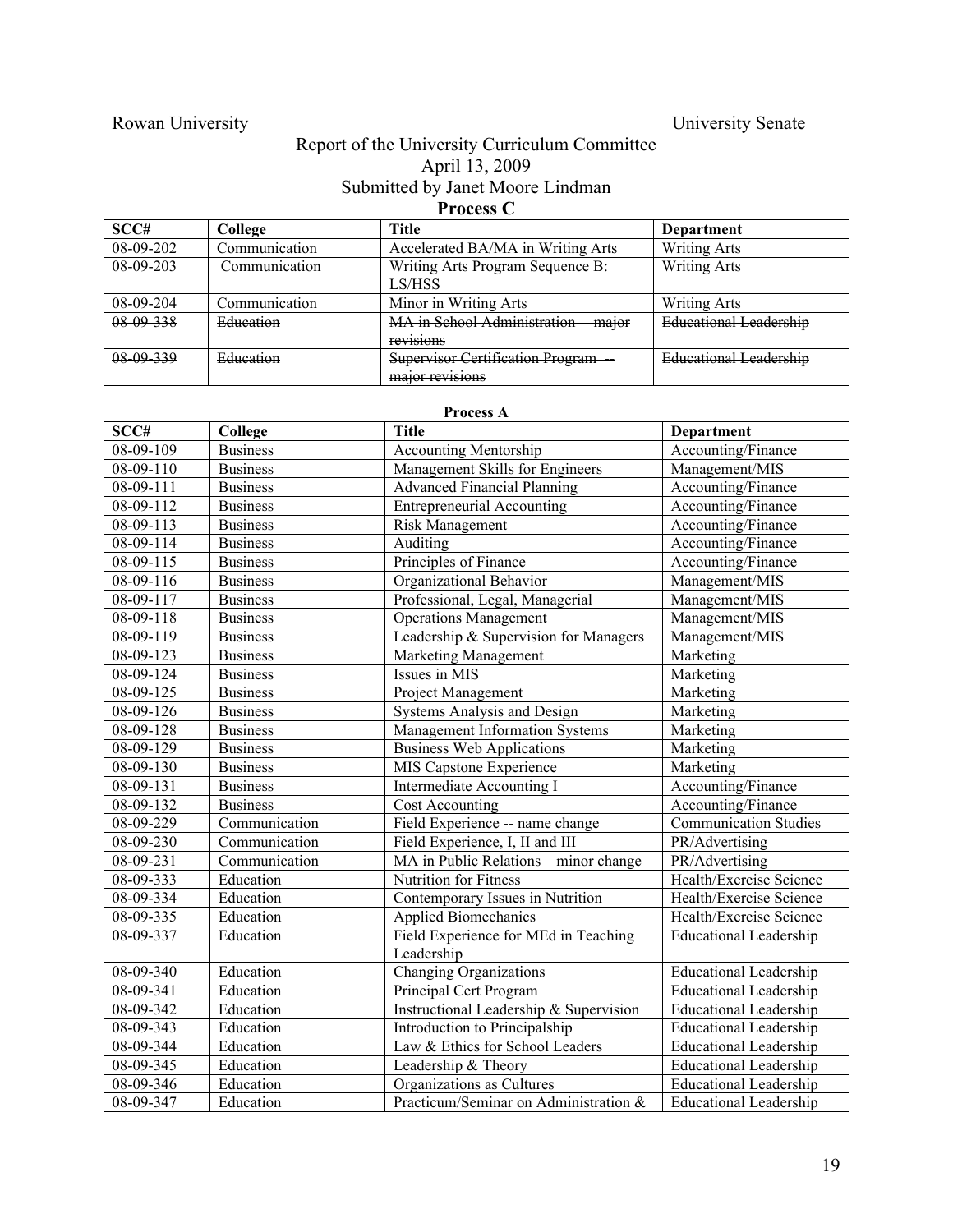|                 |                                 | Supervision II                       |                                   |
|-----------------|---------------------------------|--------------------------------------|-----------------------------------|
| 08-09-348       | Education                       | School Finance and Records           | <b>Educational Leadership</b>     |
| 08-09-349       | Education                       | MST Thesis requirement change        | Teacher Education                 |
| 08-09-350       | Education                       | Practice in Teaching ESL             | <b>Teacher Education</b>          |
| 08-09-351       | Education                       | COGS ESL Education - minor change    | <b>Teacher Education</b>          |
|                 |                                 |                                      |                                   |
| 08-09-507       | Fine & Performing Arts<br>(FPA) | Practicum Performance Ensemble       | Theatre/Dance                     |
| 08-09-508       | <b>FPA</b>                      | <b>Practicum Production Ensemble</b> | Theatre/Dance                     |
| 08-09-509       | <b>FPA</b>                      | <b>Advanced Tap Dance</b>            | Theatre/Dance                     |
| 08-09-510       | <b>FPA</b>                      | <b>Advanced Jazz Dance</b>           | Theatre/Dance                     |
| 08-09-511       | <b>FPA</b>                      | <b>Advanced Ballet</b>               | Theatre/Dance                     |
| 08-09-616       | Liberal Arts & Sciences         | Applied Spanish Program Sequence A:  | Foreign Language &                |
|                 | (LAS)                           | LS/HHS - minimum grade req           | Literatures                       |
| 08-09-619       | LAS                             | Zulu Courses                         | Foreign Language &<br>Literatures |
| 08-09-620       | LAS                             | <b>Ancient Greece</b>                | History                           |
| $08 - 09 - 621$ | LAS                             | Ancient Egypt                        | <b>History</b>                    |
| 08-09-817       | LAS                             | Network Security                     | Computer Science                  |
| 08-09-819       | LAS                             | <b>Introductory Botany</b>           | <b>Biological Sciences</b>        |
| 08-09-820       | LAS                             | <b>Plant Diversity</b>               | <b>Biological Sciences</b>        |
| 08-09-821       | LAS                             | Mathematics Research I               | Mathematics                       |
| 08-09-822       | LAS                             | Mathematics Research II              | Mathematics                       |
| 08-09-823       | LAS                             | Mathematics Research III             | Mathematics                       |
| 08-09-824       | LAS                             | Mathematics Research IV              | Mathematics                       |
| 08-09-825       | LAS                             | Chemistry in Environment             | Chemistry/BioChemistry            |
| 08-09-826       | LAS                             | Advanced College Chemistry I & II    | Chemistry/BioChemistry            |
| 08-09-827       | LAS                             | Biology Major – change in elective   | <b>Biological Sciences</b>        |
| 08-09-828       | LAS                             | Invertebrate Zoology                 | <b>Biological Sciences</b>        |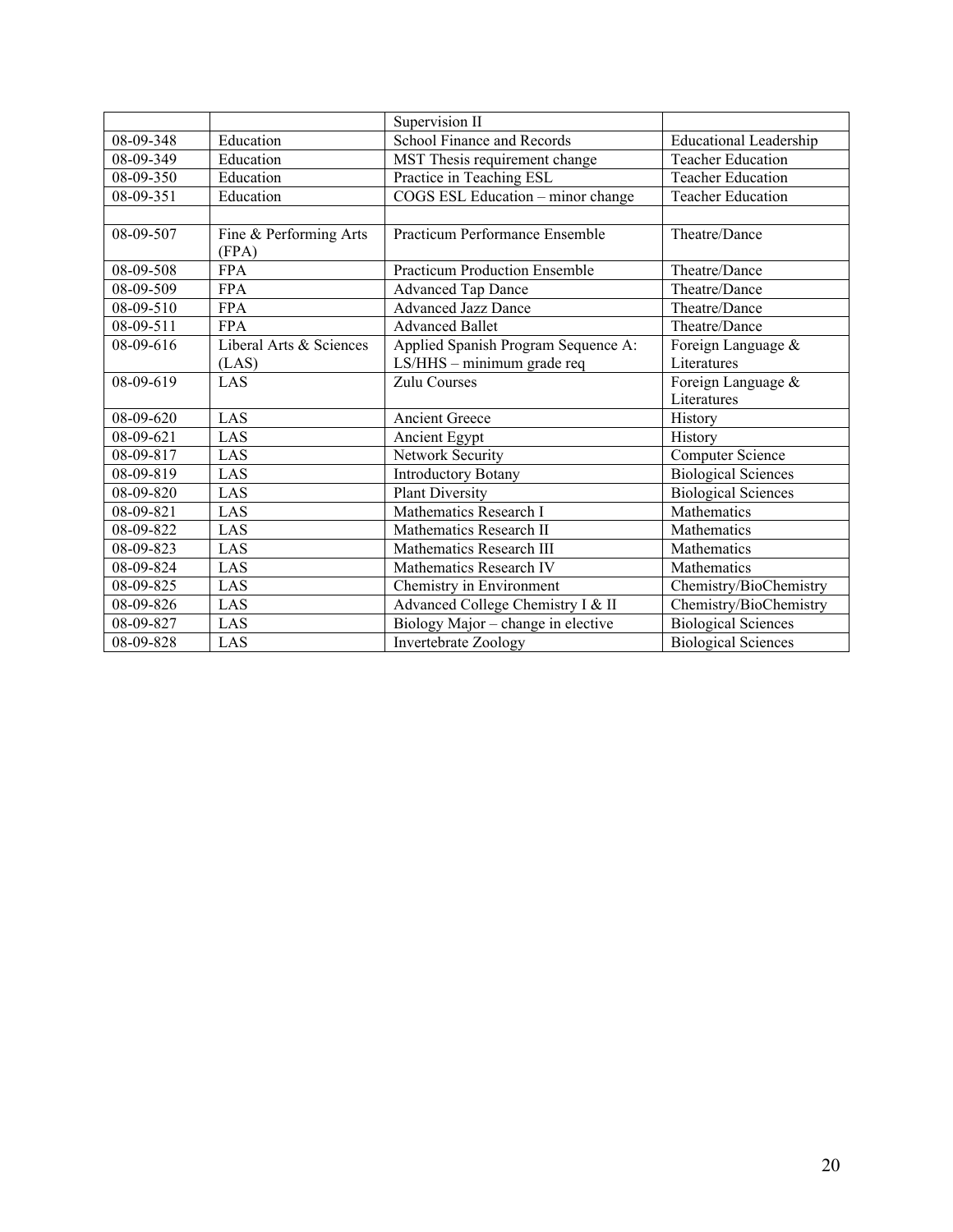# **Resolution on Promoting Foreign Language and Cultural Studies**

**Whereas** the increasing national emphasis on globalization requires a heightened awareness of foreign languages and cultures,

**Whereas** the national trend among universities indicates a growing emphasis on international awareness and education,

**Whereas** there is no university-wide policy on foreign language and cultural education,

**May it therefore be resolved that** academic departments and programs be encouraged to provide opportunities for their students to develop competency in foreign languages and cultural studies.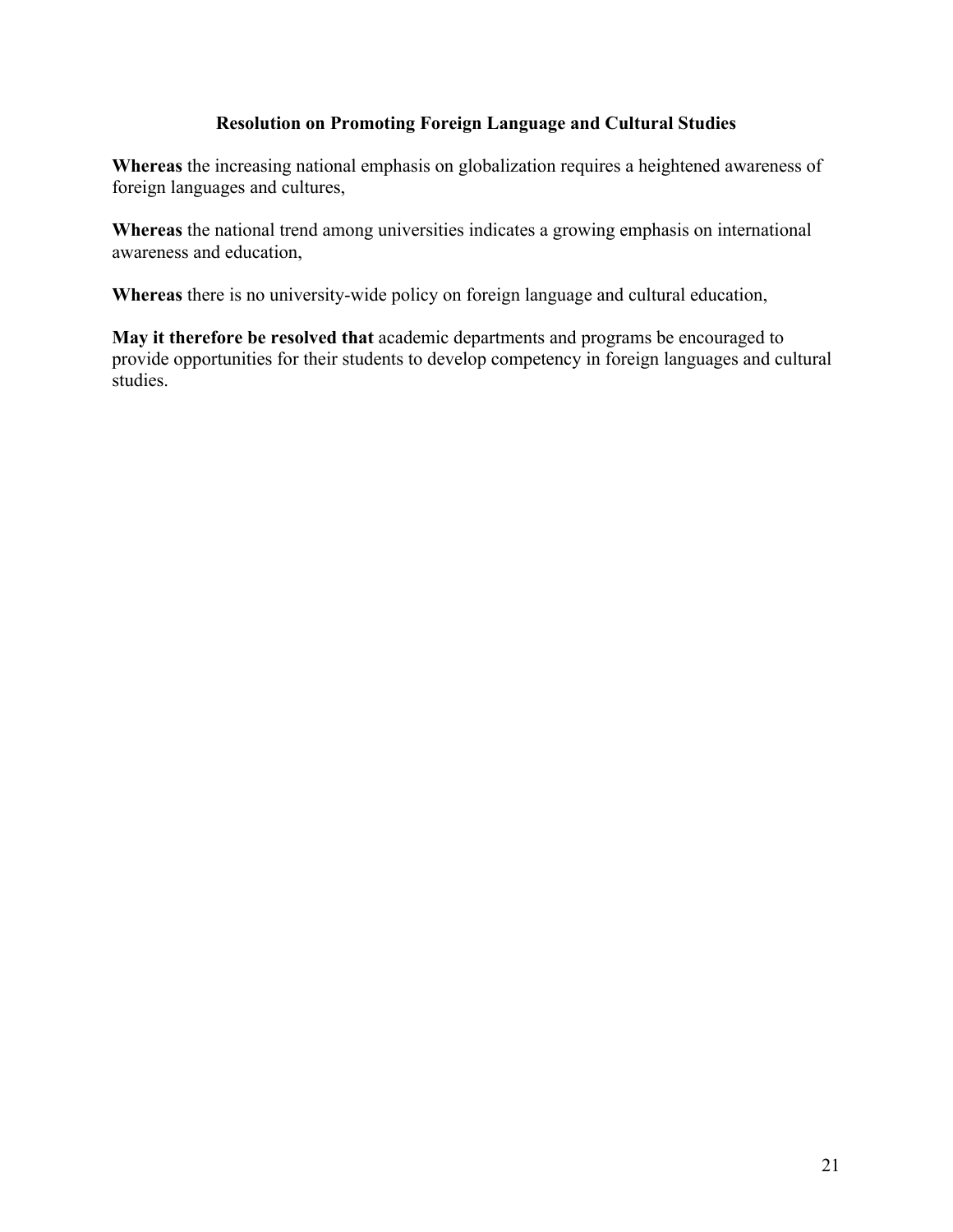# Campus Aesthetics & Environmental Concerns

# **Resolution on Smoking at Building Entrances**

**Whereas** under NJ State Law New Jersey State law (N.J.S.S. 26:3D-17), smoking or ignition of any tobacco or other product or substance is prohibited in all buildings on campus, including but not limited to classroom buildings or administrative office buildings including the Chamberlain Student Center;

**Whereas** there are ash cans placed at the doorways to these buildings;

**Whereas i**ndividuals are often exposed to second hand smoke upon entering a building;

**Whereas s**moking is prohibited within 50 feet of entrances to residence halls;

**May it therefore be resolved that** smoking also be prohibited within 25 feet of any building on campus, including but not limited to administrative and classroom buildings and that the SGA take the lead in addressing the issue of smoking on campus in collaboration with the Center for Addiction Studies, University Senate, Health Center, and Public Safety.